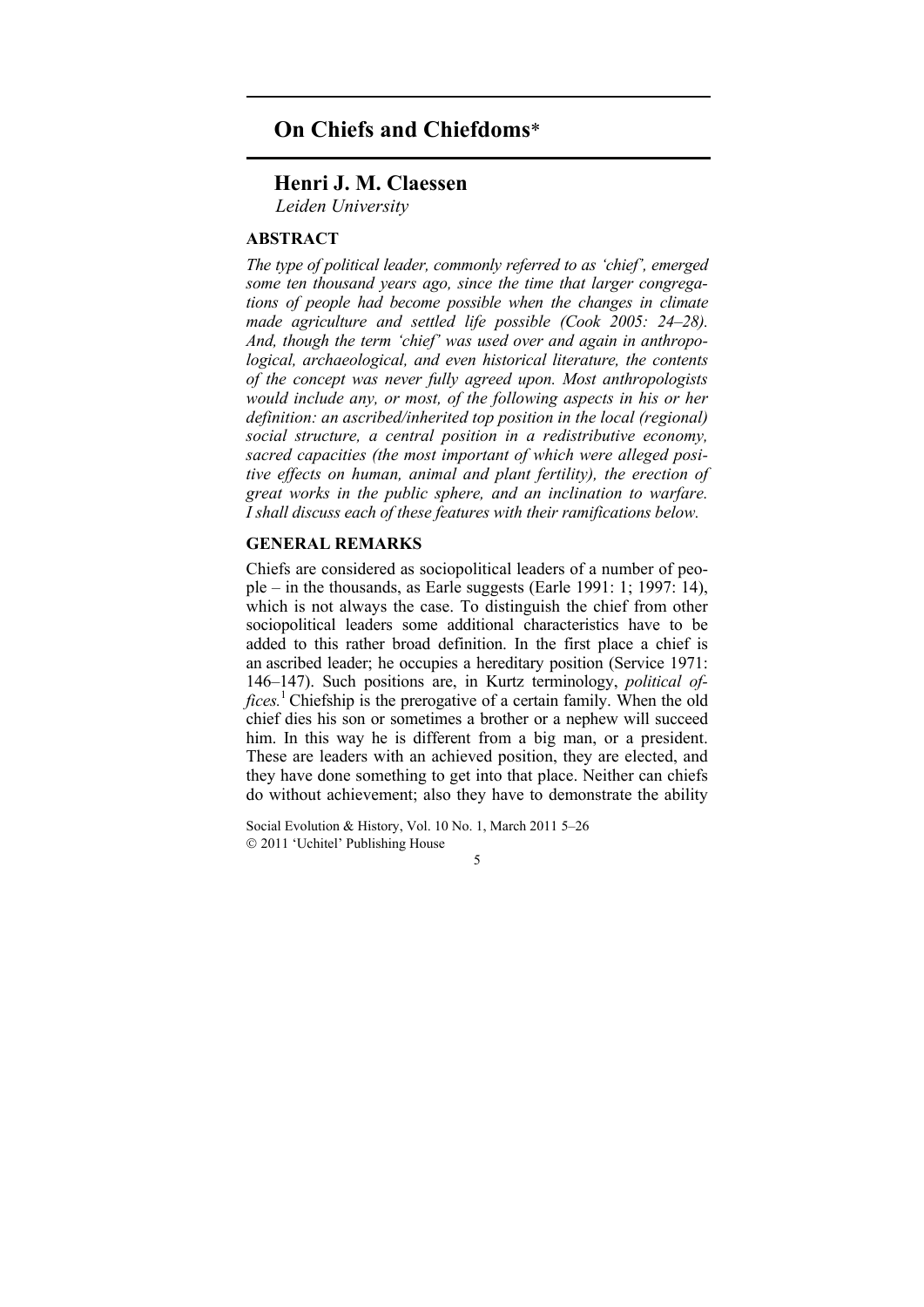to rule their people. It is not quite possible to distinguish between chiefs and kings. The major difference between a strong chief and a weak head of state (king) is the kind and degree of power the office provides him. One might say that a king is the ruler of a kingdom – but this obliges us to make clear the difference between chiefdom and kingdom, and, as the differences between a paramount chiefdom and a tiny kingdom are very small, this is not a helpful criterion (cf. Carneiro 1981: 47). Perhaps, we should look for differences in power. It is generally assumed that chiefs do not have the legitimate right to enforce decisions, but they often do so, legitimate or not (Pospisil 1984; Allen 1984 on the east Aoba; Sturtevant 1978 on the Natchez). Kings, on the other hand, do have such a right even though in practice they do not always succeed in doing so (Service 1975: 16; Claessen 2005: 234).<sup>2</sup> To look for the distinguishing feature seems rather unfruitful thus (cf. Skalník 2004: 79–81).

A second major characteristic of chiefs is that in some way or another they are considered as sacred persons. It is believed that they have descended, often in a most unclear way, from gods, spirits or mythical forefathers and because of that are regarded as a source of special powers. The most important of the latter is an ability to influence the fertility of women, cattle and land in a positive way. This ideologically based position gives a strong legitimation to a chief's leadership.

These statements are based upon a wide reading of the anthropological literature, which makes clear that chiefs – in the anthropological sense mentioned above – are found all over the world and in all times (Skalník 2004). It is therefore a bit surprising that the concomitant concept of 'chiefdom' goes back only to 1955 when Oberg formulated it for the first time in political terms (Carneiro 1981: 39–41). Once having been introduced, however, the term 'chiefdom' soon abounded in the literature, but with a great deal of variation in content.

Widely though the ideas about chiefs (and chiefdoms) may differ, the view that the chief's position is inherited seems generally accepted. There is not so much differentiation possible here, though matrilineal societies have different ideas about inheritance from patrilineal societies. The difference between matrilineal and patrilineal chiefdoms is vast; some of the strongest chiefdoms occur in matrilineal societies that have patrilocal residence; the combination of these features allows men from different descent associa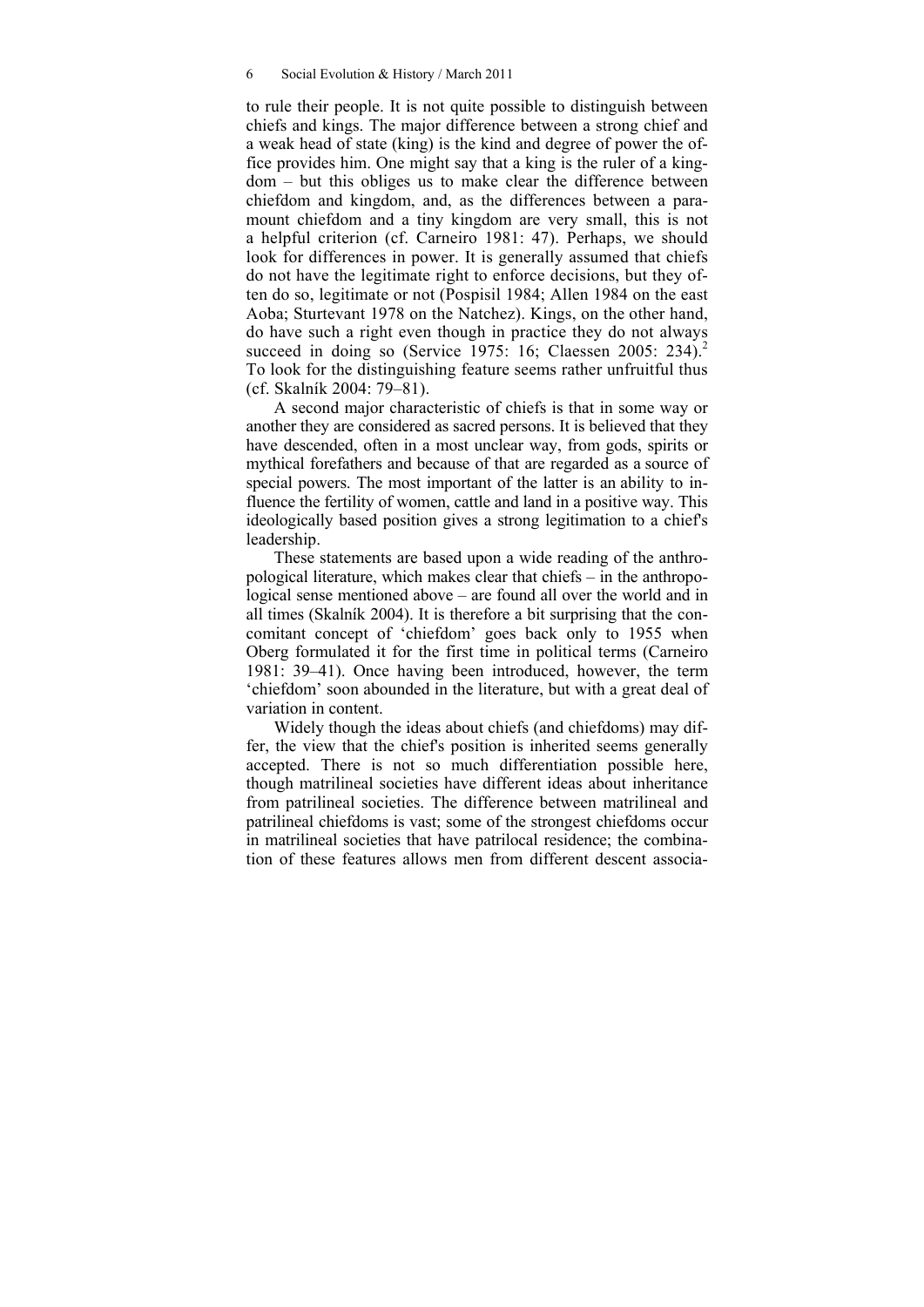tions living together in patrilocal villages to compete for political power as they would be constrained from doing in patrilineal/patrilocal settings where strong kin relations prevail among the men (Allen 1984; Kurtz 2001, 2004). This type of chiefdoms occurs mainly in Melanesia (Allen 1984; Uberoi 1971). There is a lot of variation in the *ideological* aspects of chiefship, however, as appears from a comparison of Sub-Saharan Africa and Polynesia.

#### **SUB-SAHARAN AFRICA**

In great parts of Sub-Saharan Africa the dominant ideology is that long ago a person (man? woman? group?) opened the earth (using digging stick, plough, pick, felled trees or as first fished in a lake or a river) and in doing so made contact with the spirits of the earth. After some negotiations they concluded a sort of contract, in which it was laid down that in return for certain sacrifices and rituals, these 'first' would gain access to the fertility possessed by these spirits, which justified his becoming a chief or an earth priest. This access to fertility was inherited within the family (van Binsbergen 1979: 140–141; Kopytoff 1999: 90–91; see Luning 1997; Wilks 1977; Claessen 2000a: 146–147). Other groups who settled in the area would have to come to an agreement with the bearer of fertility. No subjection of the newcomers was required, but they had to recognize the leader if they wanted to partake of his access to fertility. Kopytoff describes this process as a passive one: 'the founding lineage-head finds himself to be a "chief" by simply remaining at the top of a pyramid that grows at the bottom' (Kopytoff 1999: 91; cf. Zuiderwijk 1998: 92), a process Kopytoff elsewhere described as 'levitation' (Kopytoff 1999: 88). This happy situation, however, changed considerably in the course of time, when, as tradition holds in West Africa, a new person – the hunter – entered the village of cultivators, and divided meat there and subsequently was invited to settle down with them. Between the group of the 'hunter' and the group of the cultivators also a kind of 'contract' was concluded. The hunter married the daughter of the chief or the earth priest of the village and in this way obtained legitimately the position of chief, at the same time reserving the influence on fertility for his lineage (Claessen and Oosten 1996: 368–370; Muller 1999; Luning 1997).

Of course, there are variations on this scheme, and even wholly different developments are found. For example, Asombang (1999: 81) tells that the Bafut kingdom of West Cameroon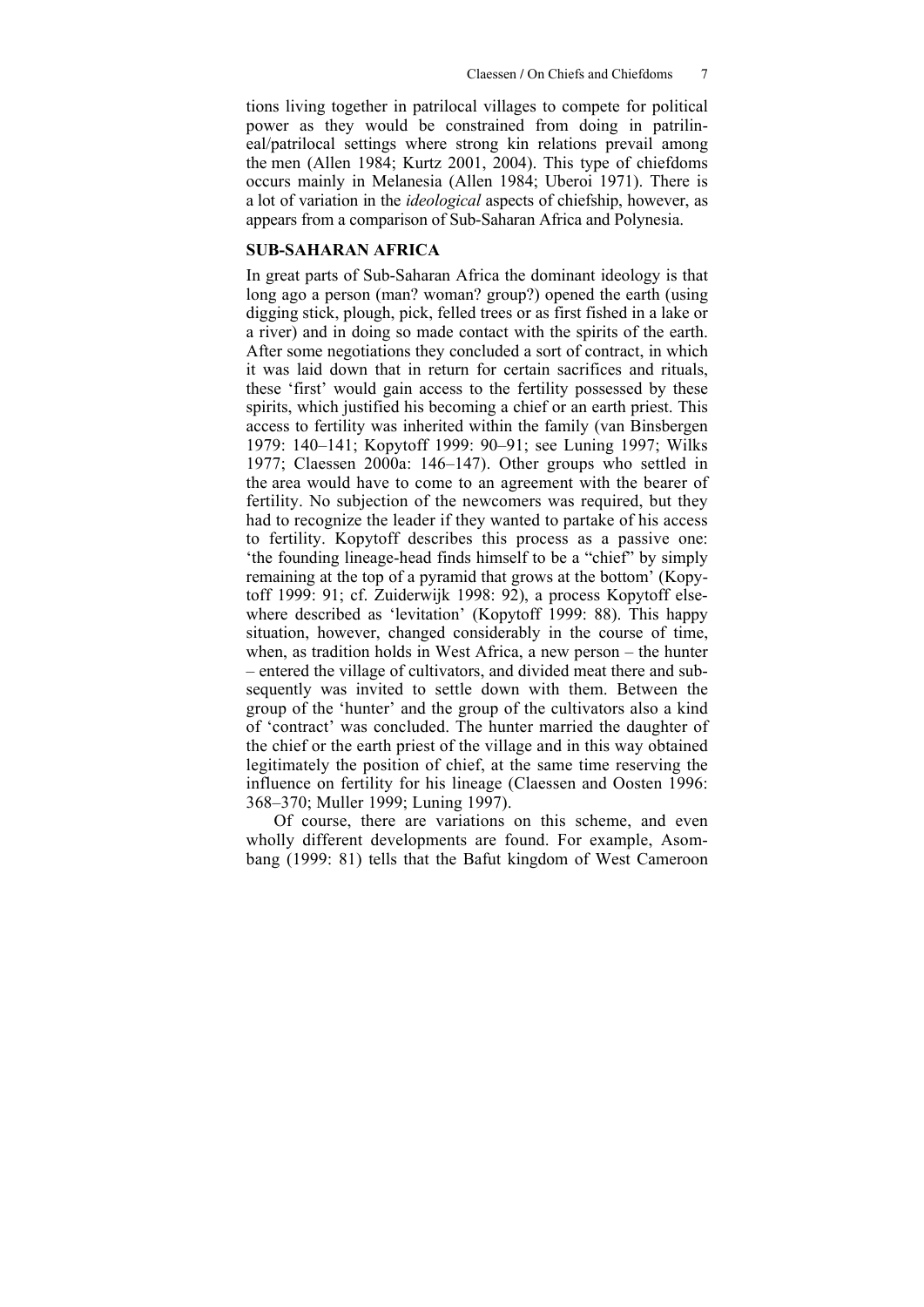developed as a loose federation of immigrants who settled among groups already living there. The leader of this federation had political as well as ritual powers associated with the fertility of land and people (*Ibid.:* 82). Of these powers his occult powers were the most important (*Ibid.:* 85).<sup>3</sup>

The strong association of the chief with fertility also had a dangerous aspect: once people believed that the chief – because of old age, sickness, or invalidity – no longer was able to guarantee fertility they had to get rid of him. According to Muller the solution to this problem was the killing of the chief (Muller 1980, 1981, 2008). The killing was justified because during his inauguration the chief had committed heinous crimes, such as incest, cannibalism and/or killing people. Such an inauguration was necessary; for as every son of a chief was eligible for that position, none of them was already sacred beforehand. The successor had to be made so by rituals. These rituals made him sacred, but at the same time also a criminal. The punishment of his misdeeds was postponed, however, till he began to loose his power over fertility (or, so it was believed). Muller's views find ample confirmation in the older literature (*e.g.,* Meek 1931), as well as in recent studies by Simonse on the southeastern Sudan (Simonse 1992, 2005).

#### **POLYNESIA**

The institution of chiefship is found in all Polynesian societies, be it with a different type of legitimacy than that of their African colleagues. There is every reason to think that chiefship was already found in the Ancient Polynesian Culture some two thousand years ago (Kirch and Green 2001: 247–249). Thomas (1990: 28–33) offers a succinct overview of the characteristics of these functionaries, which I will summarize here in broad outlines. The key element of Polynesian chiefship is a genealogical and mythological construction of rank on the basis of successive primogeniture. An elder brother is the ancestor of a metaphorical senior lineage, while the junior lineages trace descent from his younger brother(s). These notional connections are traced all the way back to the first quasi-human deities, so that principal ancestors are linked in a direct way with the first-born chiefly line and in an indirect way only with the rest of society. This social construction is usually called 'ramage'.<sup>4</sup> The access of ordinary people to the main deities is mediated by the chiefs. Food production is dependent upon certain rituals on behalf of the ancestor gods and the knowledge of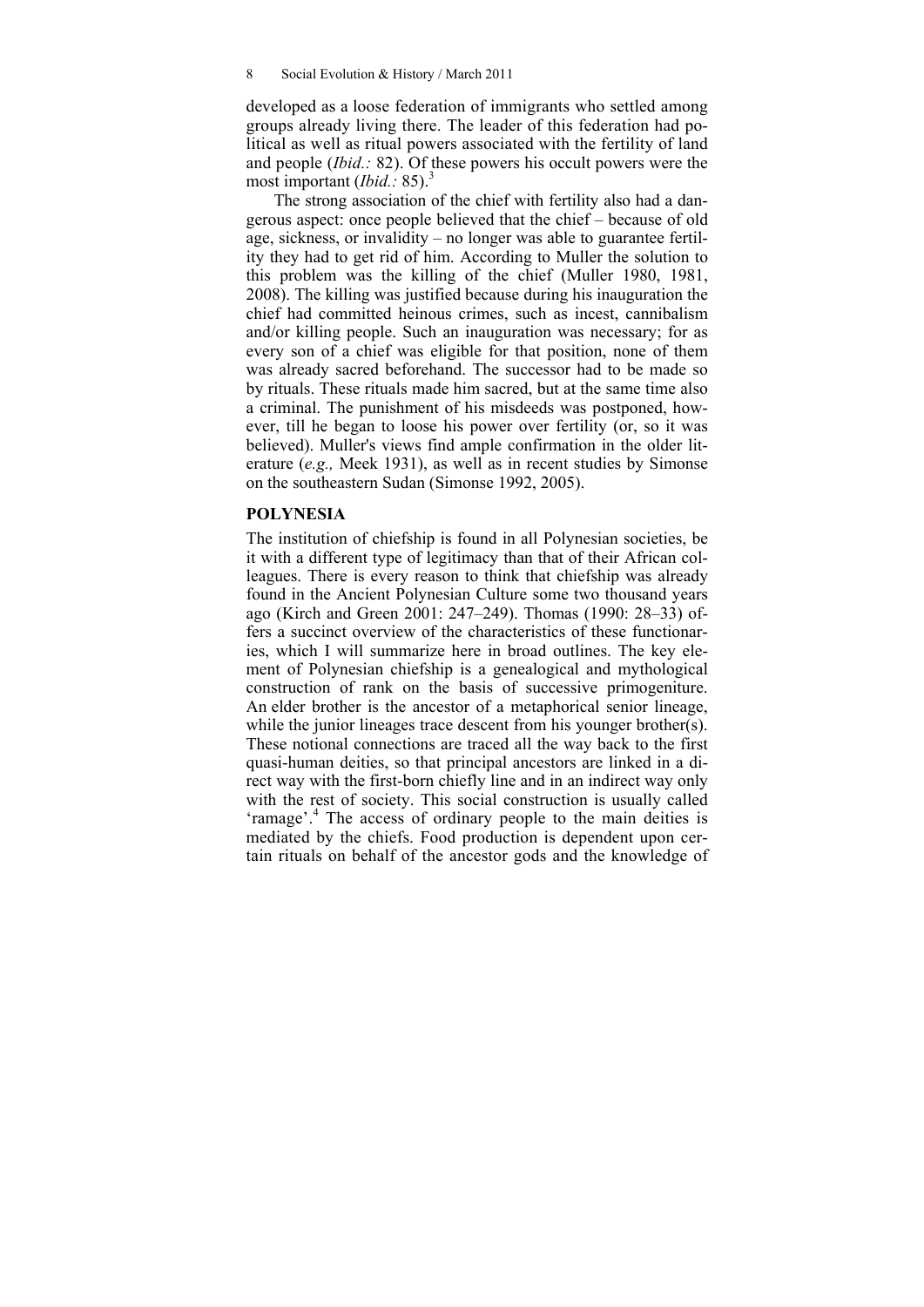this and the ritual practices themselves were generally monopolized by the chiefs. All land was held under a twofold ownership: a general abstract ownership on the part of the chief and an immediate tenure on the part of the users. The abstract ownership was associated with a flow of goods towards the chief. Some were ritual first fruits in direct acknowledgement of 'the work of the gods'; others were related to his status in a more general way. Since the survival and regeneration of the group as a whole was dependent upon the work of the chief there was a sense that everybody was indebted to him. The well-being and productiveness of the land were seen to flow from a generalized condition of chiefly wellbeing and chiefly ritual in particular. Thomas further states that the relation between chief and people was asymmetrical, rather than reciprocal. It is here that Thomas's views are in need of some correction (Claessen 2000b: 709). People did indeed pay heavily in labor, food, goods and daughters. The system worked satisfactorily – as long as the chiefs fulfilled their part of the 'deal' by procuring fertility and well-being. Where this was not (or no longer) the case, a chief could be disposed off. Well-known cases of such a deposal are found on Easter Island and in the Marquesas Islands. In both cases the degradation of fertile soil, periods of draught, overpopulation and political tensions occasioned a lower food production, which led to hunger, and finally to the removal of the chiefs. In both cases a kind of shamans took over the religious responsibilities, while a kind of war leaders led local groups against each other in endless fights. $\frac{5}{3}$ 

Although the model sketched above may give the impression of quiet, well-governed societies, in actual practice most of the islands were ridden by a fierce status rivalry, a term coined by Goldman (1970). Its cause is the problems with the succession by the eldest, the highest son, for, when there are more sons by several spouses, which of them has the highest status? Is it simply the first-born one, or is it the son by the highest placed wife, who, because of the status of his mother, might have a higher status? In such cases sometimes the advice is sought of old and wise men who know very well the status of every lineage in the island, and soon not only fathers' pedigree, but also the pedigrees of father's line of each of the spouses are investigated – and so on, till finally a decision is reached. In other cases a decision is found after fierce fights between the competing brothers. The 'lower' son usually leaves the village and founds a village of his own somewhere else on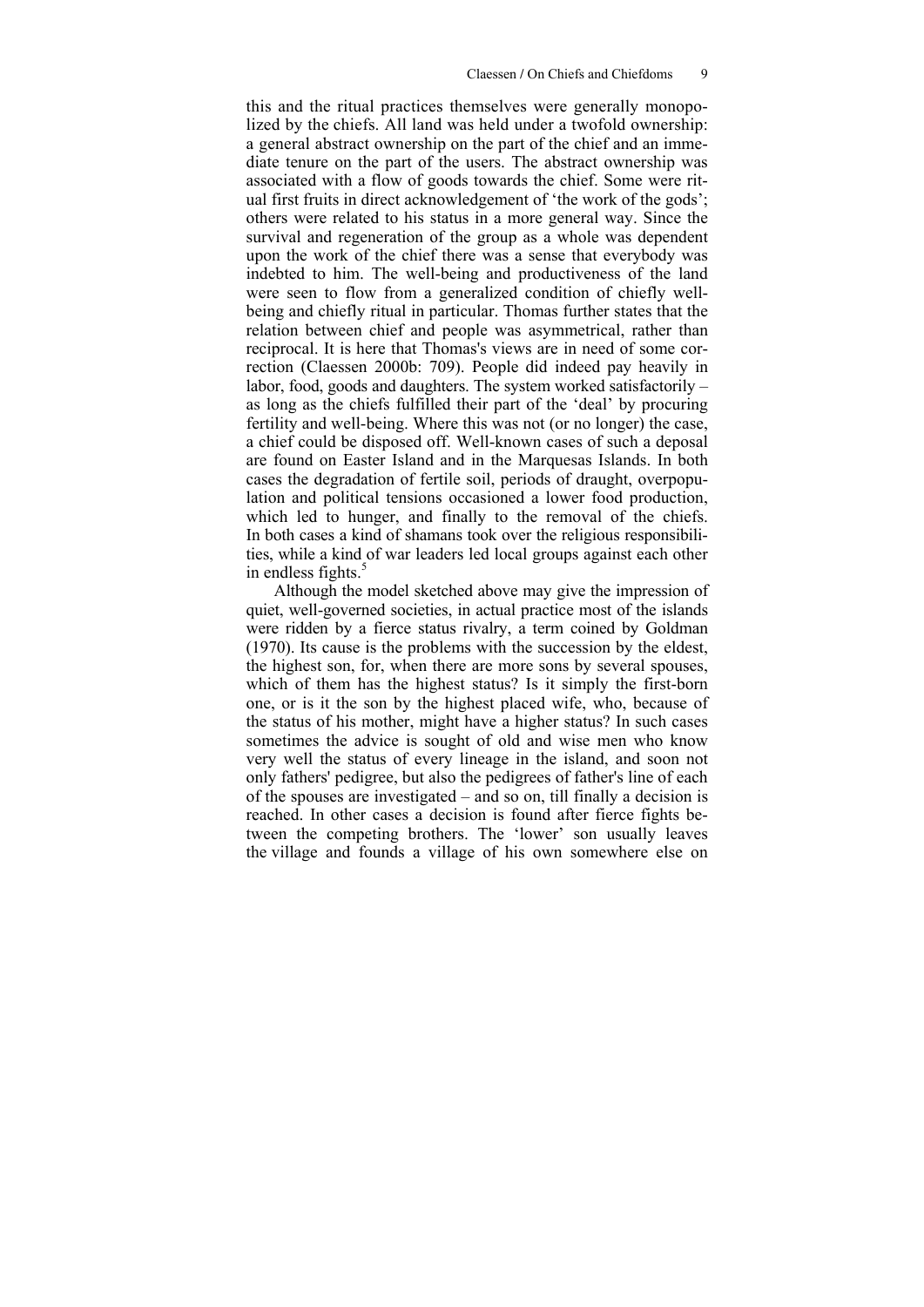the island – or leaves his society to conclude elsewhere a 'strategic marriage' with the daughter of another chief in the hope to succeed her father, or in any case to lay a claim for his son. $<sup>6</sup>$ </sup>

With some minor variations this type of chiefship is found all over Polynesia. Referring to Muller's remark on the African situation, also Polynesia is characterized by 'a single ideological model' (Muller 1981). There are, of course, large differences in power and wealth between the chiefs of the high islands, such as Hawaii, Tonga and Tahiti, on the one hand, and the small Marquesan chiefs or the chiefs of the Tokelau atolls, on the other hand (Claessen and van Bakel 2006; Huntsman and Hooper 1996), but the underlying principles are the same.

### **ECONOMIC ASPECTS**

It is generally held that chiefs are centers of redistribution, as eloquently described by Service (1971: 137ff.; cf. however, Carneiro 1981: 58–59), and there are certainly arguments in favor of it, for everywhere chiefs collect masses of food and goods, which later are handed out again. With Kirch, however, one may wonder to what extent such handing out qualifies as redistribution. There was indeed a handing-out of (a part of) the goods brought together by the chief (collected as tax, as gifts, as tribute, or whatever other means). To quote Kirch (1984: 39):

In the less stratified societies, in which chiefs were intimately bound to the people through direct ties of kinship, first-fruit offerings and contributions of food and valued goods for major ceremonials were generally redistributed back to the individual households. In the increasing stratified societies, however, this was not the case, and the goods rendered to the chief tended to concentrate near the apex of the socio-political pyramid.

In other words: the goods channeled into the redistributive network were mainly used to support the chiefly hierarchy and to finance the political activities of the ruling elite.

This was not only the case in Polynesia. Earle in his important volume on chiefdoms in general, distinguishes in the economy of chiefdoms staple finance and wealth finance. 'Staple finance, often in the absence of extensive exchange, involves the mobilization and disbursement of food and technological goods as payment for services' (Earle 1991: 3). He points in this connection to the giving of feasts. Wealth finance involves 'the procurement of items of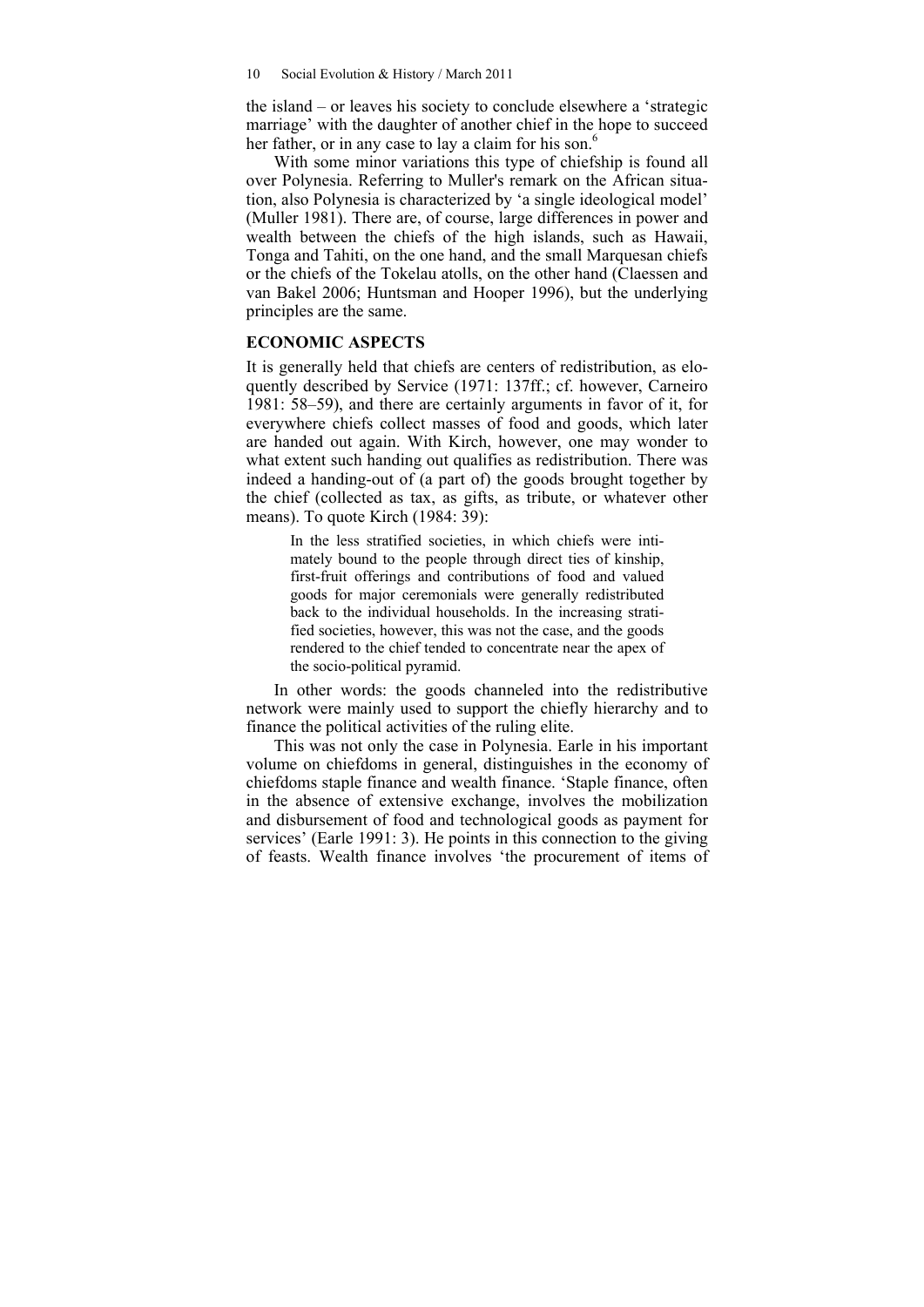symbolic value, either through long-distance exchange or patronized craft production, and their bestowal on supporters' (*Ibid.*). He shows that chiefs (as well as other political leaders) regularly brought together great quantities of food and goods, which were invested mainly in the maintenance of their political organization. This was observed already in 1980 by Dalton, and we followed his views in *Early State Economics* (Claessen and van de Velde 1991: 9–13). One may go one step further and see a kind of reciprocity in the system: chiefs bring together goods and hand out considerable parts of it to their elite followers, with the consequence that they themselves often remained poor (Janssen 1984; Sahlins 1963). This was threatening to their position as the loyalty of their followers depended on their being open-handed. A good example of such risks is found in the Germanic tradition of the retinue: the group of fighting men who were loyal to their lord as long as he was (could be) openhanded towards them. Several Germanic nobles ruined themselves completely when trying to bring together large retinues to combat the Roman legions (Roymans 1990: 136–144).

The use of wealth as a means of financing chiefdoms can possibly be brought under the heading of 'prestige goods', a concept recently elaborated by Ekholm (1977), who defined these as products not necessary for material subsistence, but indispensable for the maintenance of social relations (*Ibid.:* 119). Also Earle (1997) in his monograph on the power of chiefs pays a lot of attention to the policy of prestige goods. Such a system only flowers as long as one of the parties can monopolize the introduction of these goods into the system. The need for prestige goods promoted long distance exchange considerably. Van de Velde (1985) points in this respect to the Iron Age Central Europe where the rulers of the *oppida* occupied themselves with long distance trade with the Mediterranean regions. Diepeveen-Jansen (1998) describes several prestige good systems for the La Tène Period (the Late Iron Age) in northeast France (350–150 BC). The power of prestige goods was such that ambitious nobles desired, nay, even needed, these goods (prestige!) and as they could be procured only from the chief they were obliged to support him in order to receive the goods.

In the foregoing it was implied that chiefs somehow could amass food and goods. How did they achieve this? It seems that in small chiefdoms the possibility to levy taxes was limited. A good example of such a situation is found on the Gilbert Islands in Micronesia (Lambert 1966). The land belonged to different descent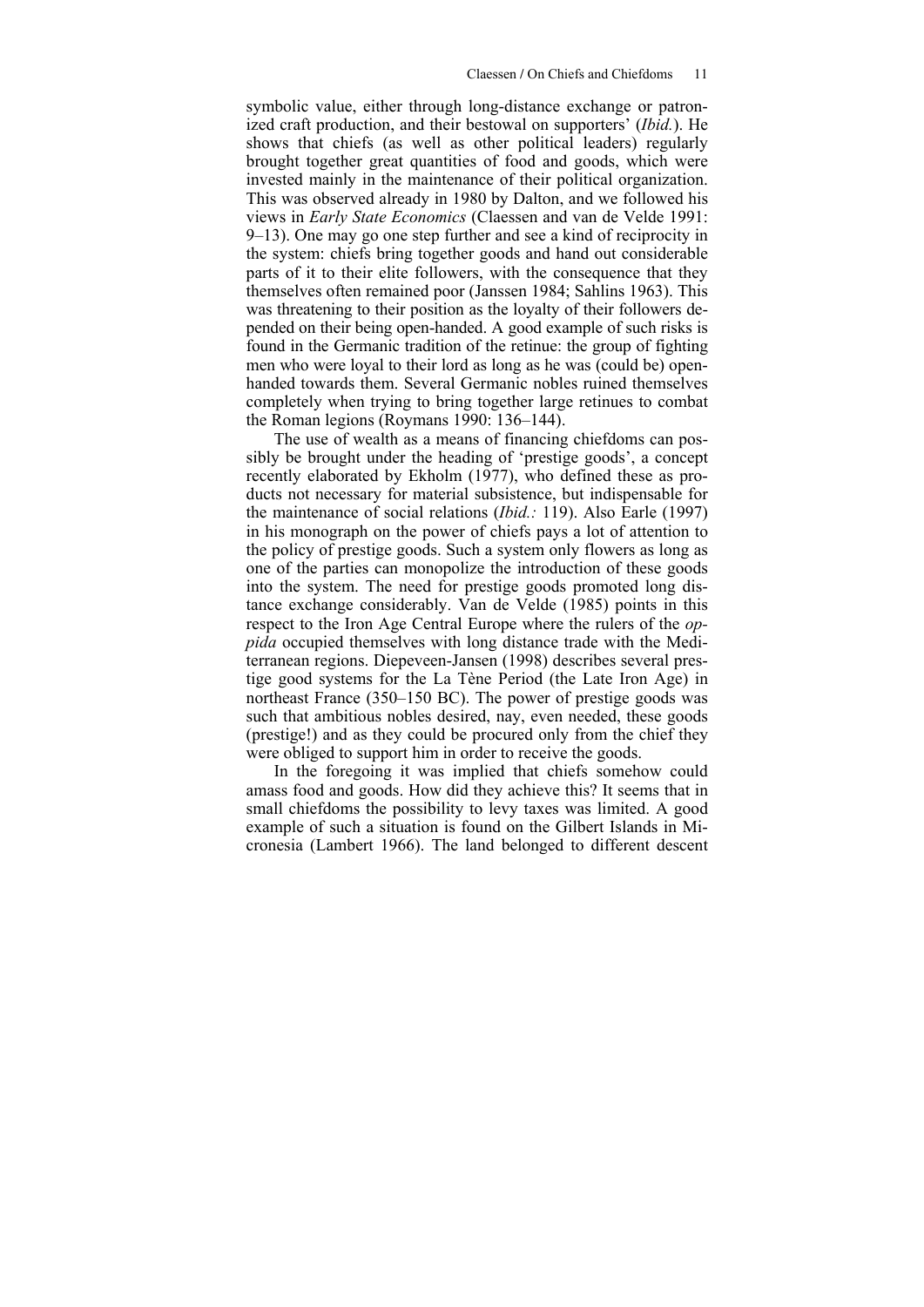groups and thus also the chief had some land. His income fell into three categories (*Ibid.:* 161): the production of his own estate, contributions to his life-crises feasts by the islanders, and, finally, formal deliveries of food in acknowledgement of his ultimate rights on the land (see above). In this way he had sufficient income to maintain his (large) family and to hand out gifts to people, while also great works (such as building a canoe) could be financed by the chief. As most of the food gifts could not be stored for long a quick handing-out (redistribution) was the best solution. In practice the chief depended for his own livelihood on the produce of his own estates. He had but hardly any influence on the amount of goods given to him, nor on the moment in time when they should be delivered. In Sahlins substantial monograph (1958) on production and redistribution in Polynesia a close relation between the size of the island and the possibilities for taxation and redistribution comes to the fore, while also the size and the degree of the sociopolitical organization were influenced by these factors. In the recent article Claessen and van Bakel (2006: 254) established that a close relation existed between the area of arable land, the number of people and the degree of socio-political leadership. Summarizing: the basis for handing over goods, food, women and labor to the chief was based upon his being considered the (nominal) owner of the land, which entitled him to its yield, and also as a reward for the many tasks he fulfilled for his people: procuring safety, justice, fertility, protection, and the construction of great works.

#### **GREAT WORKS**

It was mentioned in the previous section that the chief on the Gilbert Islands was the one who made the building of a canoe possible, an affair so costly that only the chief could order it. The literature on chiefs and chiefdoms abounds with descriptions of great buildings, monuments, religious centers, and what not, the erection of which was made possible by the chief, who ordered its building, organized the builders and financed the works. Especially archaeologists present lengthy and detailed descriptions of such constructions (Carneiro 1981: 53; Renfrew 1973). For instance Diepeveen-Jansen (1998) described numerous large barrow graves in the La Tène Period of northeast France. Bradley (1991) discusses in great detail the construction of the famous monument of Stonehenge and the numerous barrows and causeways that are found in the same region of Wessex. He then compares the developments in that area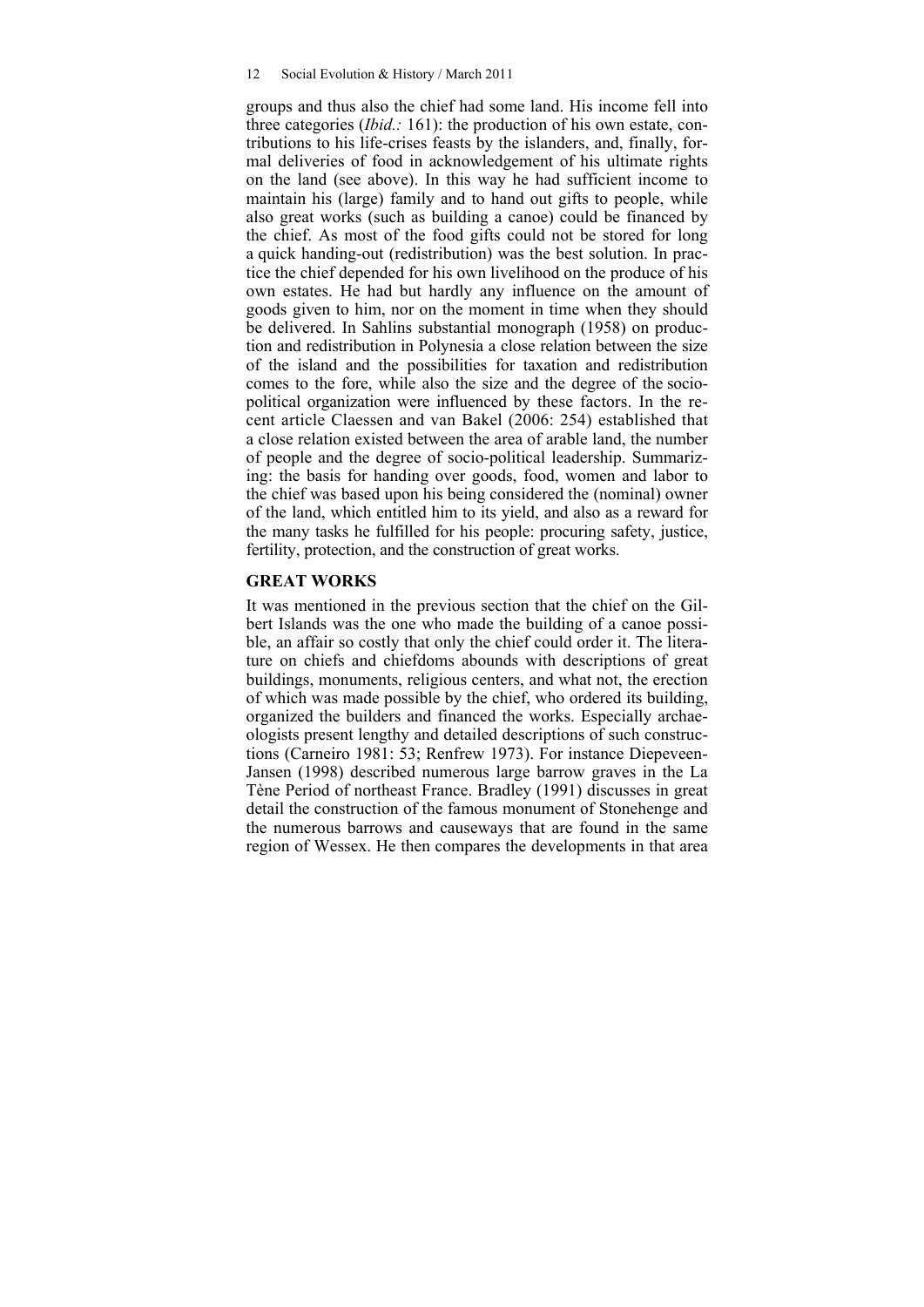and the Thames Valley and demonstrates that in Wessex the binding force was ideology, manifested by the construction of large monuments with ritual functions, which were not found in the Thames Valley. The development of the Wessex chiefdoms seems to have been based on the economy of livestock and 'wild resources' (*Ibid.:* 54). Earle describes Thy of Denmark who similarly based their economy mainly on livestock, but this did not prevent the chiefs from building their round barrows placed upon hills (Earle 1997: 197). For Europe it is especially Renfrew who presents examples of large works from the prehistory, of which the large stone temples on the Maltese island of Gozo get a lot of attention (Renfrew 1973: 102–170). In comparison with these large buildings the Dutch megalithic tombs pale in significance (Bakker 2005), and, perhaps, the same can be said of the rows of large stones at Carnac in the northwest of France (Werner 1984: 99).

Stone monuments are found on all islands of Polynesia, coming in many shapes: the large stone house platforms on the Marquesas Islands (Thomas 1990), the well-known large statues from Easter Island (van Tilburg 1994), the large *marae* (temples) on Tahiti (Oliver 1974), the *langi* (barrows) and the trilithon (stone gate) on Tongatapu (Burley 1998), and the large house mounds, the *tia ave* (defensive sites), terraces and raised ovens on Samoa (Clark 1996: 451). Further to the west, in Indonesia, large works are numerous, from the widely spread megalithic monuments till the stone coffins and the defense works at the island of Nias (Slamet-Velsink 1995: 63–69; Schnitger 1989 [1939]: 111–125). Interestingly, in Bali the large irrigated rice fields, the *sawahs,* including the water works, the terraces, the sluices, the small ditches and the dykes, were constructed by the *subak* – the village rice cultivation co-operatives. These activities were undertaken and organized at the local level. The overarching power-holders, the Balinese *rajas,* had no role in this process (Grader 1984 [1939]; Claessen 2000a: 120).

Also in the Americas great works erected by chiefs are found. One can think of the towns in the Mississippi Valley, of which Cahokia was the largest (O'Brien 1991). Steponaitis presents a description of the site Moundville, the center of a chiefdom based on intensive maize agriculture (900–1600 AD). This site, characterized by four artificial mounds, seems to have dominated several nearby settlements each with only one mound. This made Moundville 'the most important Mississippian settlement in the Black Warrior Valley' (Steponaitis 1991: 195). Elsewhere, in the southwest,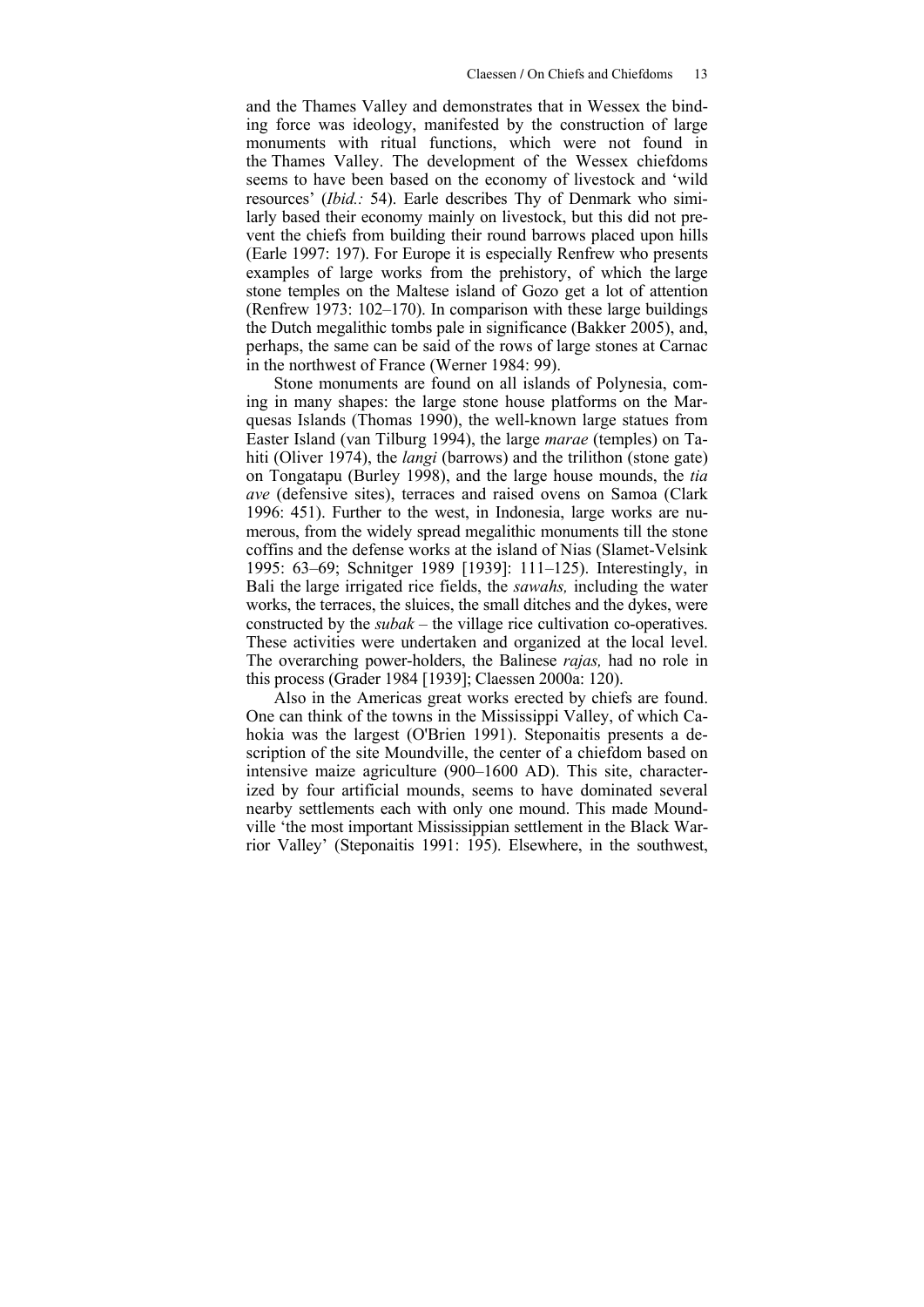Indian tribes erected the *pueblos*, and earlier the Hohokam built large dwellings in the cliffs. The Plains Indians did not produce great works; probably connected with their nomadic style of life (Lowie 1967 [1948]). The impressive wood works and sculptures of the Northwest Coast Indians should be mentioned in this connection. Here were found settled groups with ambitious leaders, trying to outdo their peers (Drucker 1983). In Middle America and in some regions of South America powerful chiefs ruled, and in these regions numerous great works are found – the *cabezas colosales* of the Olmecs, the temple pyramids of the Mayas, the plazas and temples of the Aztecs, and the fortresses and great roads of the Incas – though most of these seem to be connected with Early States rather than with chiefdoms... Indeed, under favorable circumstances, chiefs organized and financed great works everywhere.

#### **CHIEFS AND WAR**

Carneiro (1981: 64) states that 'one cannot help being impressed by the overwhelming evidence for intensive warfare among these societies [chiefdoms]' and then sets out to demonstrate how warfare led to the development of chiefdoms. Yet, several lines later, he adds: 'Chiefdoms may arise without the necessity of actual warfare and conquest' (*Ibid.*). Yet, he thinks that war is characteristic of chiefdom societies. Earle (1997) has mixed feelings about the role of war in chiefdoms. He stresses that war is usually connected with economic motives, such as the control over prestige goods. In his Model of Complex Political Institutions, however, he gives war a dominant role, adding that for the political leaders it is difficult to keep their warriors under control (*Ibid.:* 203–206). In the large volume *Warfare and Society* (Otto, Thrane, and Vandkilde 2006) the majority of the articles on chiefdoms mention war. Steuer (2006), who studied the role of war bands in the development of states and tribes in the first millennium AD in Europe, however, states that it is difficult to decide archaeologically on wars mentioned by, *e.g.,* Roman authors. He also stresses the difficulties for the leaders to keep the bands together and find sufficient means to pay them.

Interestingly, none of the authors mentioned asks the question to what extent the reported fights really qualify as 'war'. A definition of the concept of war may at first sight resemble a mere terminological exercise, but the importance that such terms are accorded to in the construction of theories certainly warrants such an exer-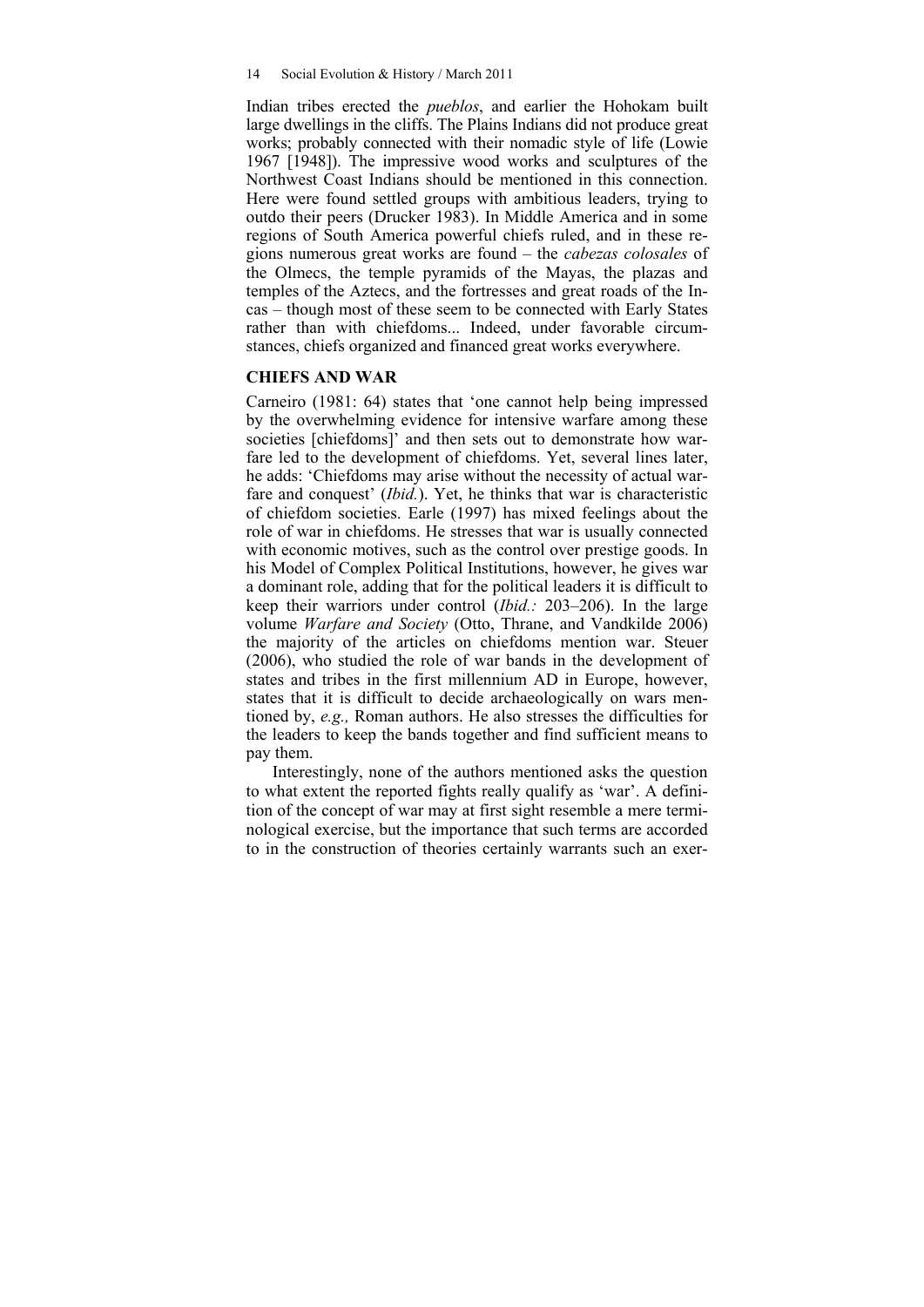cise. One of the clearest definitions of war was given by Ronald Cohen (1985: 276–277). 'War is the publicly legitimized and organized offensive and/or defensive deadly violence between polities.' If we follow this definition most of the so-called tribal wars were no war at all, but rather conflicts, raids, attacks and the like. To give the fight another name, of course, does not diminish its terrible consequences, but puts it more in perspective. Such societies lived in fact in a permanent 'State of Warre', a concept formulated in 1642 by the English philosopher Hobbes. This did not mean that such societies suffered of war all the time, but that a 'State of Warre' would be permanent because there were no institutions to prevent the conflict (Claessen 2006: 218; Sahlins 1968: 4–6). An example of such a 'State of Warre' was found to exist between the Huron and the Iroquois in eastern North America (Morgan 1851: 58; Trigger 1969: 42–53). With regard to the Huron, Heidenreich (1978: 385) even states that 'theoretically any man could plan and organize a war party if he got enough support, but in most cases this task was assumed by the experienced war chiefs' (war leader seems more adequate a term). Neither among the Iroquois nor among the Huron was there any question of professional soldiers, or a military organization, an affair of the Nation, or any military action legitimized by the Nation as a whole. The many conflicts, raids, attacks, and violence found with the Iroquois and the Huron thus cannot be called 'war' in the sense of the definition developed by Cohen.

The application of the concept 'State of Warre' allows a reconciliation of the view that chiefs were war leaders par excellence, fighting as often as possible, with the opposite view that chiefdoms were actually quite peaceful, and that the many walls, ditches and palisades were mainly intended as defensive works. As in these societies no regulating force existed to curb eventual fights, and keep aggressive persons in check, they took care to make their site as strong as possible. This system worked reasonably well, as such forts were practically impregnable (Earle 1997 on the Mantaro; van Bakel 1989 on Rapa; cf. Sahlins 1968: 4–7). Such defenses did not prevent the occurrence of fights, raids and battles, but at least kept their inhabitants relatively safe. Moreover, war (or whatever term used) seems not a necessary condition for the development of more complex social systems as appears from Gunawardana's publications on the development of chiefdoms and states on Sri Lanka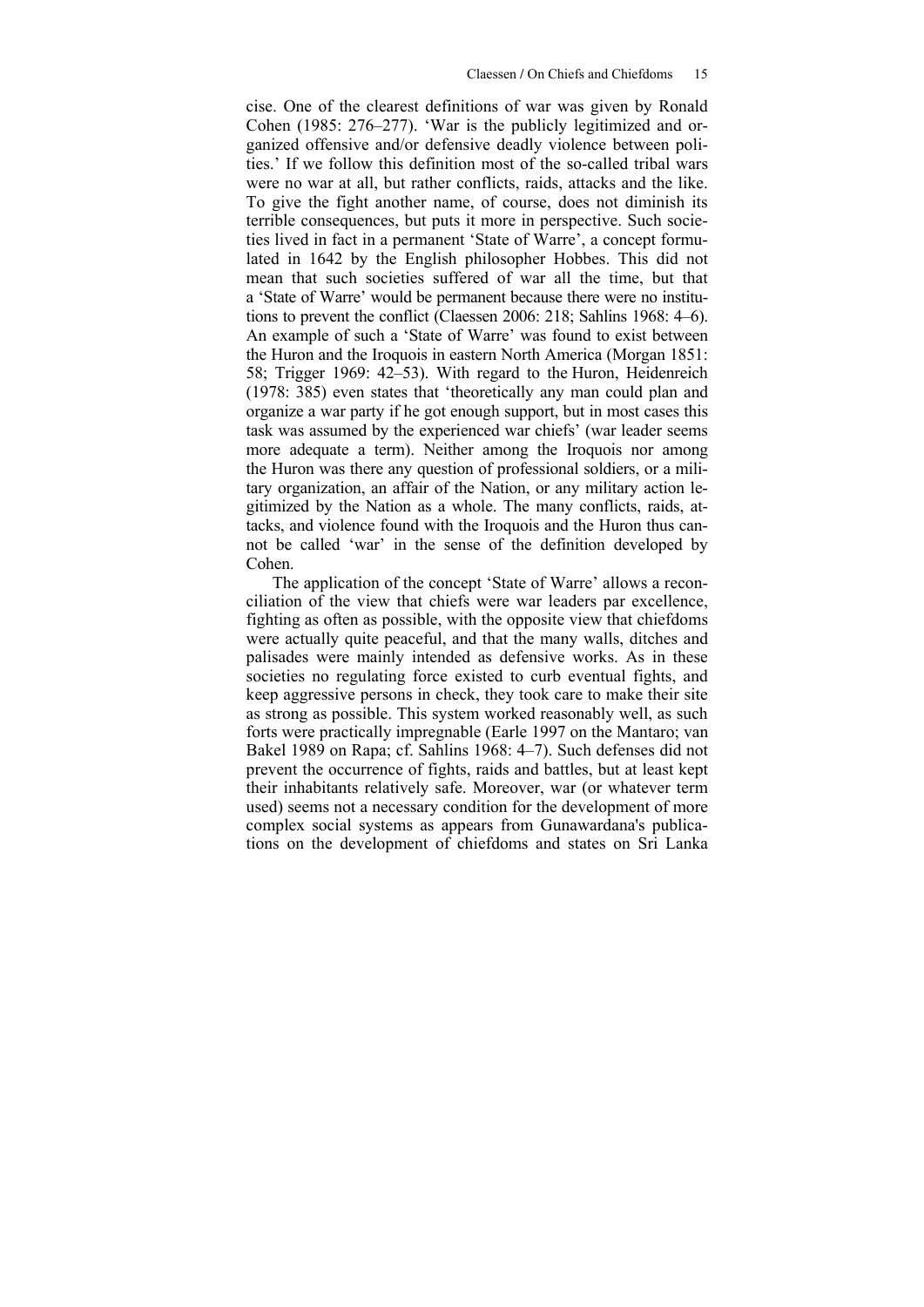(Gunawardana 1981, 1985). The same holds for the African development, described above, which was termed levitation by Kopytoff. People went freely to a chief because of his assumed ability to dispense fertility (cf. Service 1975: 147). The qualification that chiefdoms permanently fought wars thus needs a lot of relativization.

# **THE CHIEFDOM**

In this essay the term 'chiefdom' has rarely been used; the emphasis was rather on the concept of 'chief'. These terms, though certainly related, have a different background. The term 'chief' is indicative for a rather unspecified social status, while 'chiefdom' is connected with a specific type of political structure. It therefore seems possible – nay, even inevitable – to disconnect the two terms (Claessen and van de Velde 1992: 123). A chief is the leader of people with an ascribed status, as was argued in the foregoing; he holds an office. He (or she) can be found on several levels of political organization: village heads but also the leaders of complex political structures can qualify as 'chiefs'. It is even difficult to distinguish chief and king (as was noted above). The chiefdom, however, is part of a system of political structures, based on the tiers of administration. The simplest system consists of local communities only, characterized by one administrative level, *e.g.,* the village headman. The next system of organization is characterized by two levels of administration, and is called chiefdom. Here a number of local communities are united under one leader, the chief. The Early State forms the third system, with at least three tiers (Claessen and Skalník 1978: 579). The chiefdom thus can be defined in structural terms as a political organization with two administrative tiers. The lower tier is formed by the local leaders who are connected immediately with the people. The second tier is formed by the central, or supra local leaders who rule via the local leaders (Claessen and van de Velde 1992: 123). Many cases are known of two tier political organizations, called chiefdoms. Hagesteijn (1989) describes in detail the Southeast Asian *muang* which consists of a central village where the chief resides, and a number of connected villages, subordinated to the center (*Ibid.:* 14). The two tier structure of Missisippian Moundville has been already mentioned above. Castels (1975: 68–69) reports on the two level political structure of the (pre-colonial) Batak of Sumatra (Indonesia). Here are found a number of villages, each dominated by a certain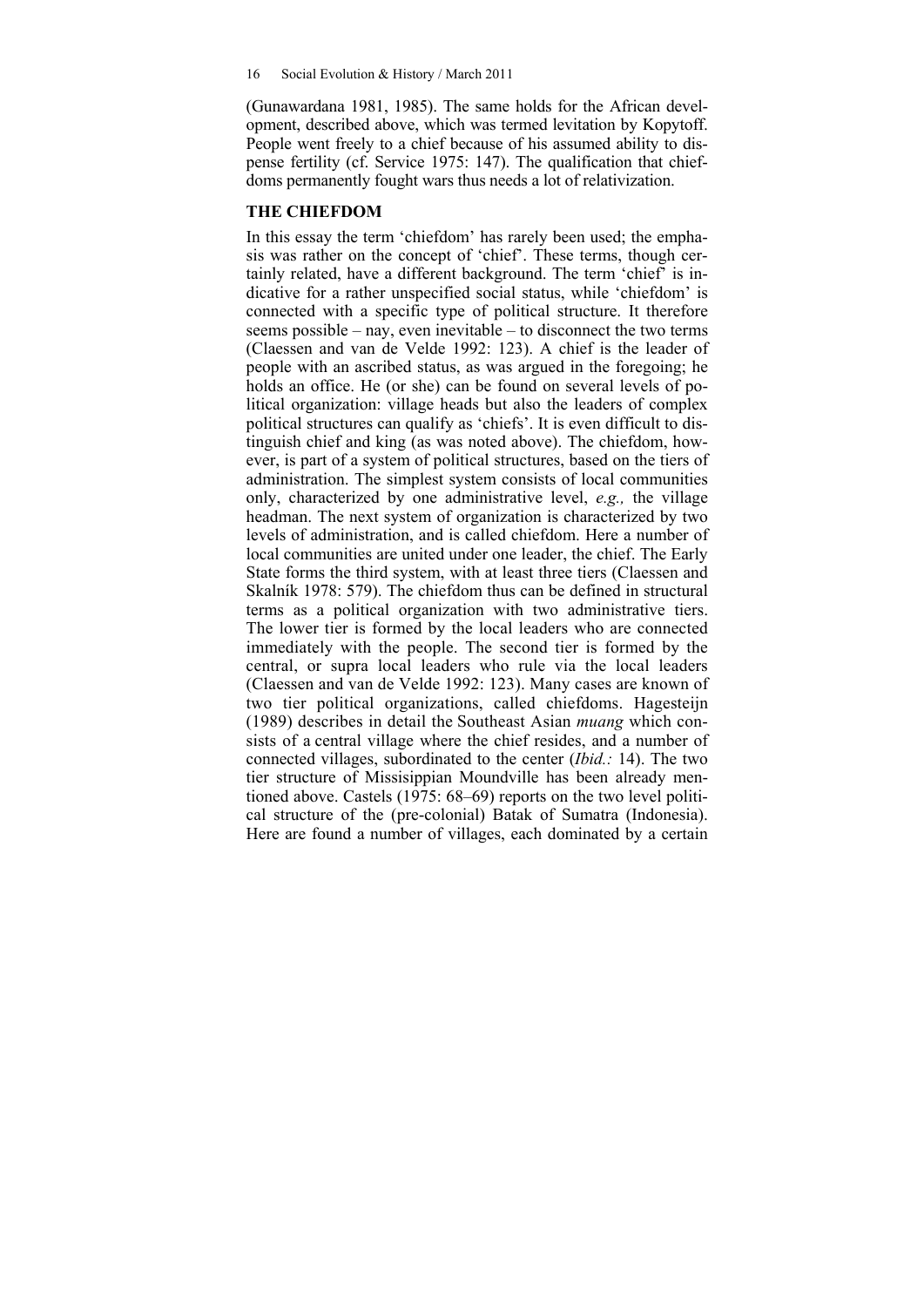lineage, and a number of higher order regions, in each of which a centrally placed lineage dominates the smaller ones.

It does not seem far-fetched to assume that chiefs are ruling chiefdoms. However, the ethnographical reality teaches differently. Among the Northwest Coast Indians of the USA there are found a number of local communities of which Philip Drucker states that 'The basic and only political unit in native Northwest Coast culture was the local group' (Drucker 1983: 87). In each of these local communities were found a number of chiefs (*Ibid.:* 88). These chiefs were hereditary socio-political leaders, and thus fall under the definition developed above. Between the chiefs in a village, but also between the villages, strong feelings of competition existed (de Laguna 1983: 77).<sup> $\tau$ </sup>Clearly these multi-chief local groups cannot be classified as chiefdoms. The connection chief – chiefdom thus does not always hold. On the other hand, there are also found two-tier political organization (thus, chiefdoms), ruled by leaders who rather qualify as big man. Examples of such leaders are described by Vansina (1991: 96–105; cf. Claessen 2000a: 141–142) for the Congo region in Central Africa. The village leaders as well as the 'district' leaders are a kind of big men, who build their position themselves; they were achieved leaders who tried to bind as many young men to their villages as possible. The whole structure was based on a fiction of bilateral family ties. The leader of a group of 'families' called 'Houses' was the 'father', the heads of the families were his 'sons'. The village was a collection of 'Houses' under the leadership of the big man of the most prominent 'House'. A number of villages coalesced to form a 'district' under the leadership of the 'eldest brother', the strongest of the village heads (Vansina 1991: 137–139) and so a two-tier structure was formed.<sup>8</sup>

So from now on we should reserve the term 'chief' for hereditary socio-political leaders, and use the term 'chiefdom' for twotier political organizations only. This means a disconnection of chief and chiefdom.

#### **SUMMARY**

At the end of this overview the assumptions on chiefs and chiefdoms outlined in the Introduction can be evaluated. There is no doubt that chiefs occupy hereditary positions. Chiefs are also found to have sacred qualities, especially in the realm of fertility. These qualities are a solid legitimation for his position, and moreover, entitle him to goods and women from the people. These services he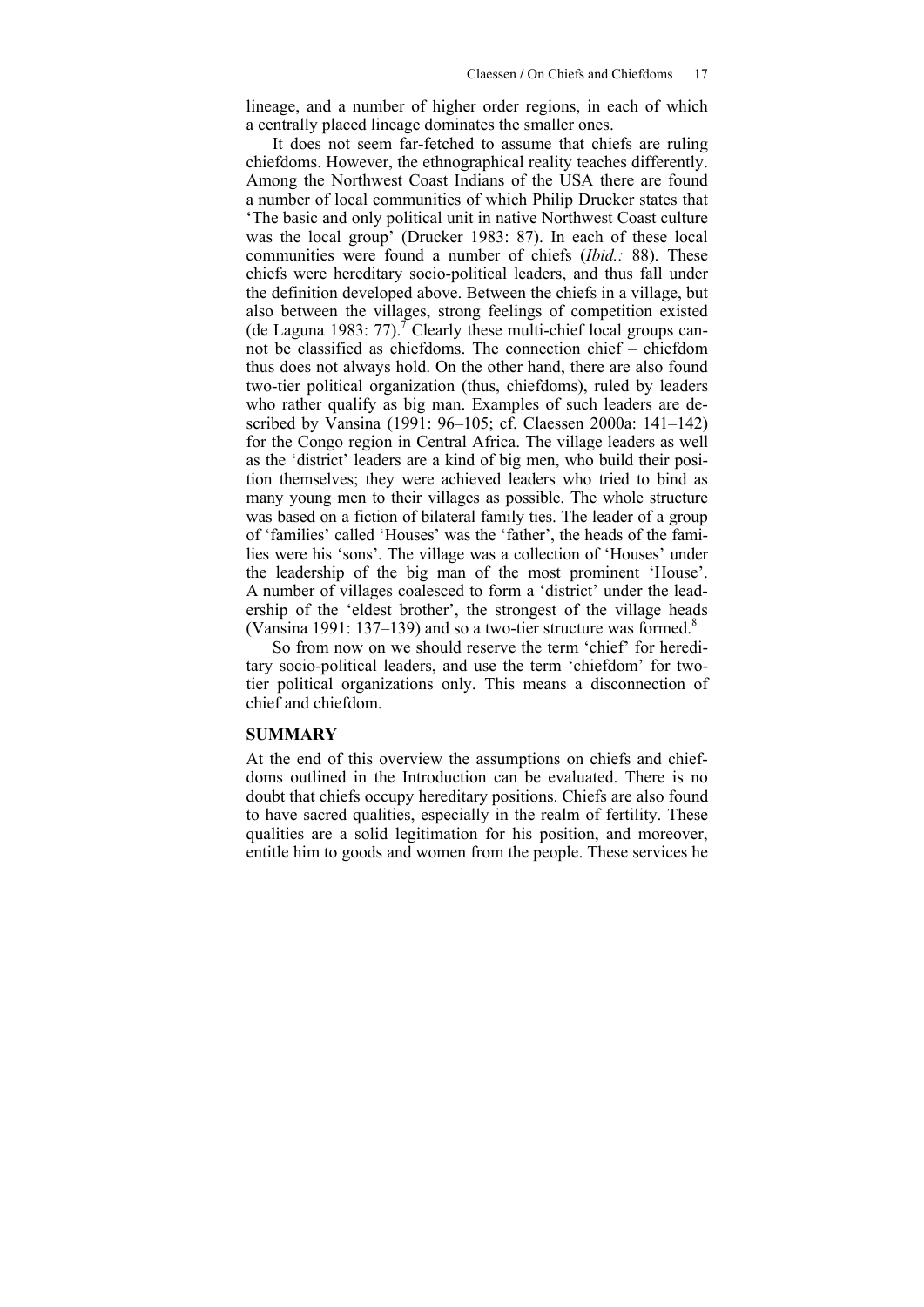rewards by handing out the Good: justice, protection, and fertility. The greatest part of his income is spent in the maintenance of good relations with the elite and the maintenance of his political organization. Often he uses prestige goods to bind the elite, but this system compels him to long distance trade. To keep his followers requires a lot of inventiveness on the side of the chief.

In most chiefdoms are found 'great works' ordered, organized and financed by the chief. The widely spread view that chiefdoms (two-tiered organizations) are permanently involved in war seems doubtful. There certainly is found a permanent 'State of Warre', but this does not necessarily imply that there is a permanent fighting.

Finally, it is argued here that the concepts of chief and chiefdom should be disconnected. There are found many chiefs administering single-tier societies, and there are also found big men ruling two-tier organizations.

#### **NOTES**

\* The author wishes to thank Donald V. Kurtz, Pieter van de Velde, and Leonid Grinin who were so kind as to read and critically comment upon an earlier version of this paper.

<sup>1</sup> Political offices constitute an abstract structure of positions that are vested with political power and authority and provide incumbents (of the offices) access to other sources of power. A political office is established when leaders can transfer authority and power without objections from the political community to heirs, most commonly eldest sons (primogeniture)' (Kurtz 2001: 54). 2

 $\alpha$ <sup>2</sup> Illustrative is the great difference in actual power between the chief Clovis, the founder of the Merovingian dynasties, and the limited power of his royal successors in later years (Claessen 1985; Wood 1994). Moreover, most of the features ascribed to chiefs are also ascribed to the rulers of Early States (Claessen and Skalník 1978).<br><sup>3</sup> For more works on African chiefship see Goody 1966; McIntosh 1999;

Geary 1976; Schapera 1956; Holleman 1969. 4

 On ramage see Claessen and van Bakel 2006: 222, note 3. Kirch and Green prefer the term 'House' (2001: 201). See also Sahlins 1963.

<sup>5</sup> For the Marquesas Islands see Kirch 1991; van Bakel 1989. On Easter Island see McCoy 1979; McCall 1994; van Tilburg 1994. The term 'war' is too heavy a name for the fights and raids that actually took place.<br><sup>6</sup> The concept of 'strategic marriages' was developed by Elizabeth Bott in

1981 to explain the spread of Tongan influences over the wide surroundings. 7

 $\frac{7}{1}$  The socio-political situation among the Northwest Coast tribes was rather complex. According to Suttles, the editor of the *Northwest Coast* volume of the *Handbook of North American Indians* (1990: 4) 'the population in the (winter) villages usually consisted of a wealthy elite (the chiefs or nobles), their followers and their slaves'. Blackman (1990: 249) states that among the Haida several line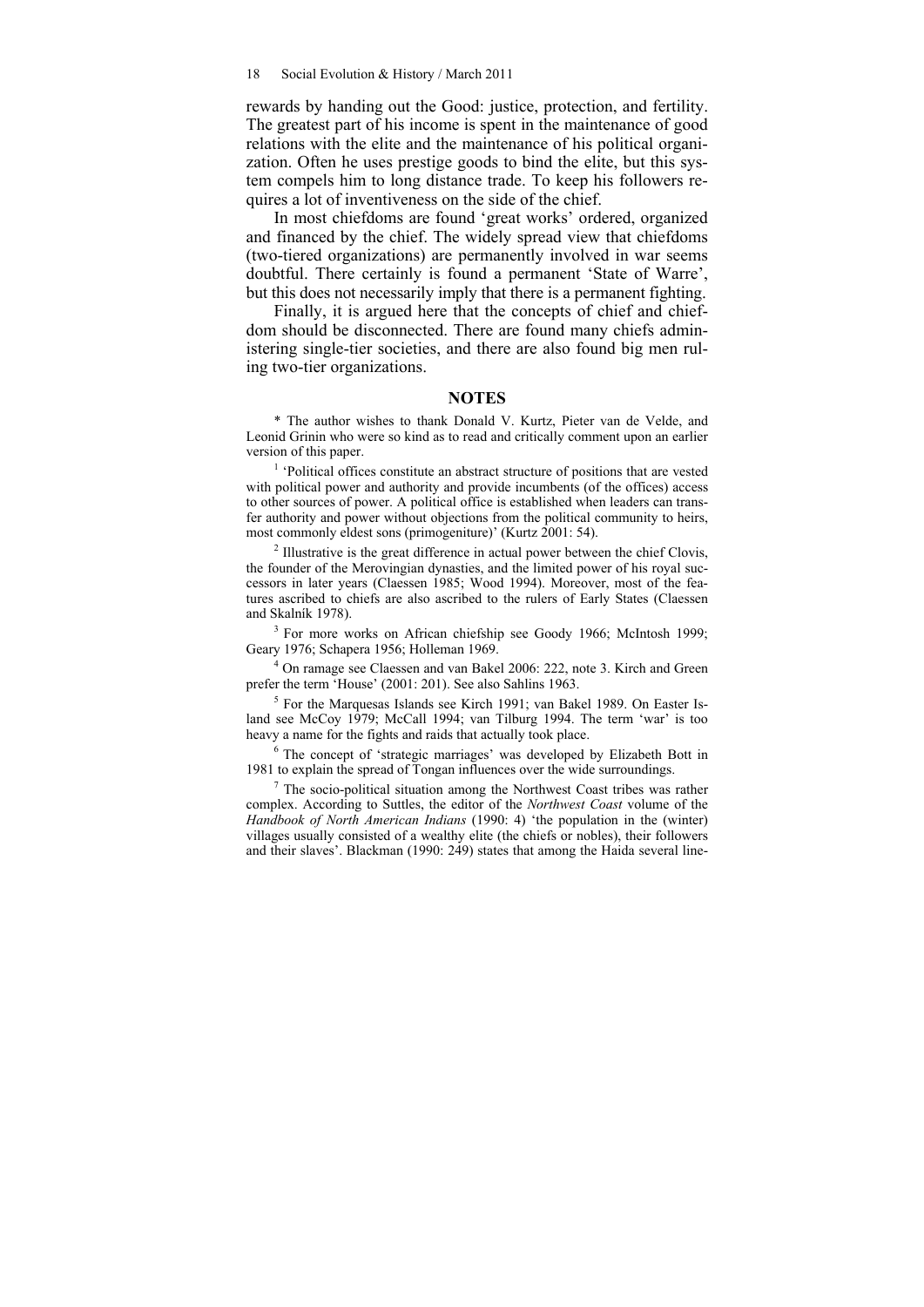ages, each with its own hereditary chief, lived in the same village. Regarding the Tlingit, de Laguna states that every clan in a village had a clan chief. 'There is no village or tribal chief, although the head of the most prestigious clan in the community may appear to have such a position' (de Laguna 1983: 75). The idea of Ruyle (1973) that the Nortwest Coast Indians had states seems wholly unfounded (cf. Claessen and Skalník 1978).

On big man see van Bakel, Hagesteijn, and van de Velde 1986.

#### **REFERENCES**

Allen, M.

1984. Elders, Chiefs and Big Men. Authority, Legitimation and Political Evolution in Melanesia. *American Ethnologist* 11: 20–41.

Asombang, R. N.

1999. Sacred Centers and Urbanization in West Central Africa. In McIntosh 1999: 80–87.

Bakel, M. A. van

1989. *Samen Leven in Gebondenheid en Vrijheid. Evolutie en Ontwikkeling in Polynesië.* PhD thesis. Leiden.

Bakel, M. A. van, Hagesteijn, R., and van de Velde, P. (eds.)

1986. *Private Politics. A Multi-disciplinary Approach to 'Big Man' Systems.* Leiden: Brill.

Bakker, J. A.

2005. Dodenkamers van Zwerfkeien; Bouw en Functie van de Hunebedden. In Kooijmans, L. P. L., van den Broeke, P. W., Fokkens, H., and van Gijn, A. (eds.), *Nederland in de Prehistorie* (pp. 307–310). Amsterdam: Bert Bakker.

van Binsbergen, W.

1979. *Religious Change in Zambia. Exploratory Studies.* Amsterdam: PhD thesis.

Blackman, M. B.

1990. Haida: Traditional Culture. In Suttles, W. (ed.), *Handbook of North American Indians.* Vol. 7. *Northwest Coast* (pp. 240–260). Washington, D.C.: Smithsonian Institution.

Bott, E.

1981. Power and Rank in the Kingdom of Tonga. *The Journal of the Polynesian Society* 90: 7–83.

Bradley, R.

1990.The Pattern of Change in British Prehistory. In Earle, T. (ed.), *Chiefdoms: Power, Economy, and Ideology* (pp. 44–70). Cambridge: Cambridge University Press.

Burley, D.

1998. Tongan Archaeology and the Tongan Past, 2850–150 BP. *Journal of World Prehistory* 12: 337–392.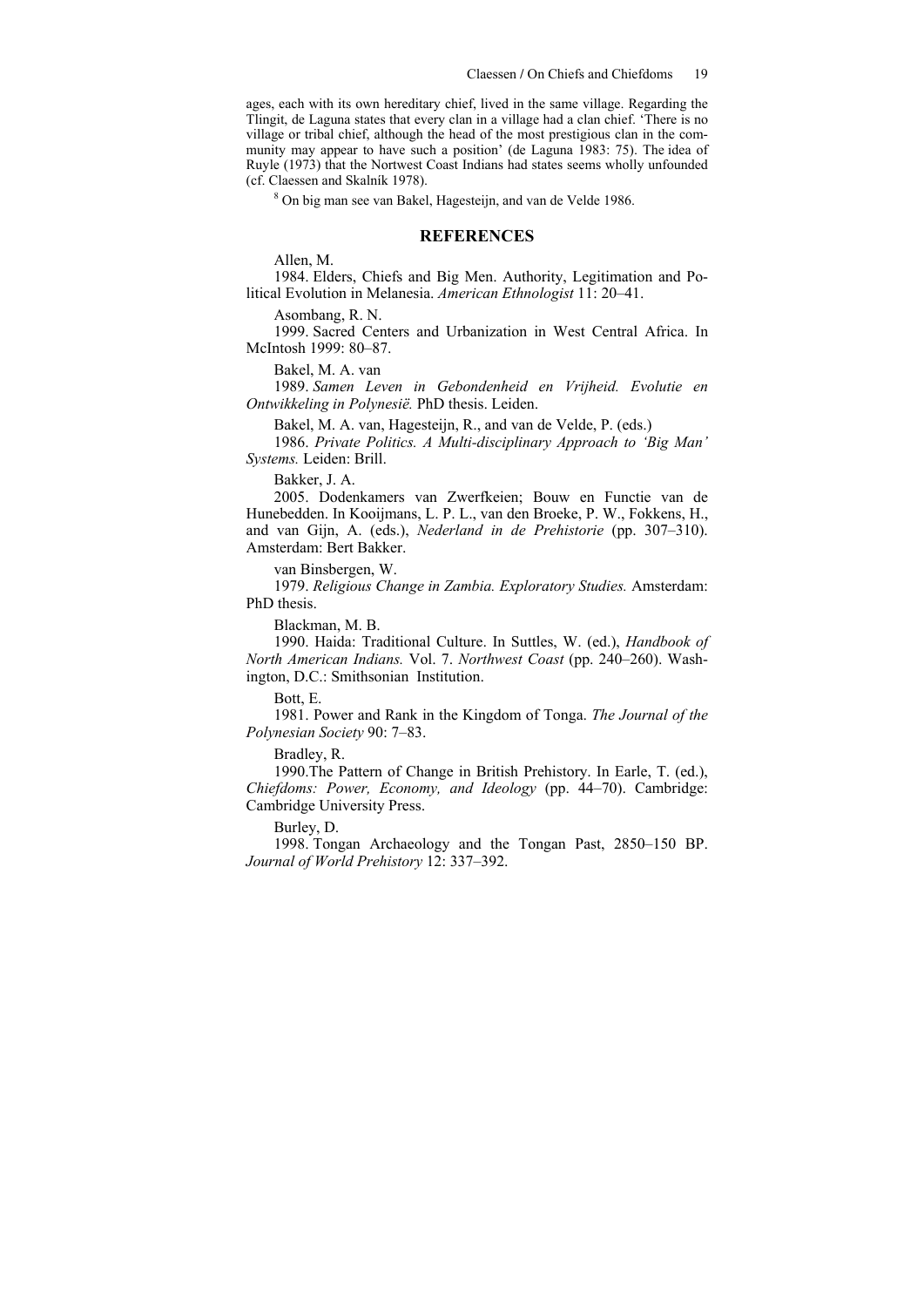Carneiro, R. L.

1981. The Chiefdom: Precursor of the State. In Jones, G. D., and Kautz, R. R. (eds.), *The Transition to Statehood in the New World* (pp. 37–79). Cambridge: Cambridge University Press.

Castles, L.

1975. Statelessness and Stateforming Tendencies among the Bataks before Colonial Rule. In Reid, A., and Castlr, L. (eds.), *Pre-colonial State Systems in Southeast Asia* (pp. 67–76). Kuala Lumpur: Malaysian Branch of the Royal Asiatic Society.

Claessen, H. J. M.

1985. From the Franks to France. In Claessen, H. J. M., Smith, M. E., and van de Velde, P. (eds.), *Development and Decline: The Evolution of Sociopolitical Organization* (pp. 196–218). South Hadley, MA: Bergin and Garvey.

2000a. *Structural Change. Evolution and Evolutionism in Cultural Anthropology.* Leiden: CNWS Press.

2000b. Ideology, Leadership and Fertility. Evaluating a Model of Polynesian Chiefship. *Bijdragen tot de Taal-, Land- en Volkenkunde* 156: 707–735.

2005. Chiefs and Kings in Polynesia. In Quigley, D. (ed.), *The Character of Kingship* (pp. 233–250). Oxford: Berg.

2006. Warfare and State Formation. What is the Connection? In Otto, Thrane, and Vandkilde 2006: 217–226.

Claessen, H. J. M., and van Bakel, M. A.

2006. Theme and Variations. The Development of Differences in Polynesian Socio-political Organizations. *Bijdragen tot de Taal-, Landen Volkenkunde* 162: 218–268.

Claessen, H. J. M., and Oosten, J. G. (eds.)

1996. *Ideology and the Formation of Early States.* Leiden: Brill.

Claessen, H. J. M., and Skalník, P. (eds.)

1978. *The Early State.* The Hague: Mouton.

Claessen, H. J. M., and van de Velde, P.

1991. Introduction. In Claessen, H. J. M., and van de Velde, P. (eds.), *Early State Economics* (pp. 1–29)*.* New Brunswick, NJ: Transaction.

1992. Hoofdlijnen over Hoofdschappen. *Profiel. Archaeologisch Contactorgaan RUL* 4(4): 123–126.

Clark, J. T.

1996. Samoan Prehistory in Review. In Davidson, J., Irwin, G., Leach, F., Pawley, A., and Brown, D. (eds.), *Oceanic Culture History. Essays in Honor of Roger Green* (pp. 445–460). Dunedin: New Zealand Journal of Archaeology [Special Publication].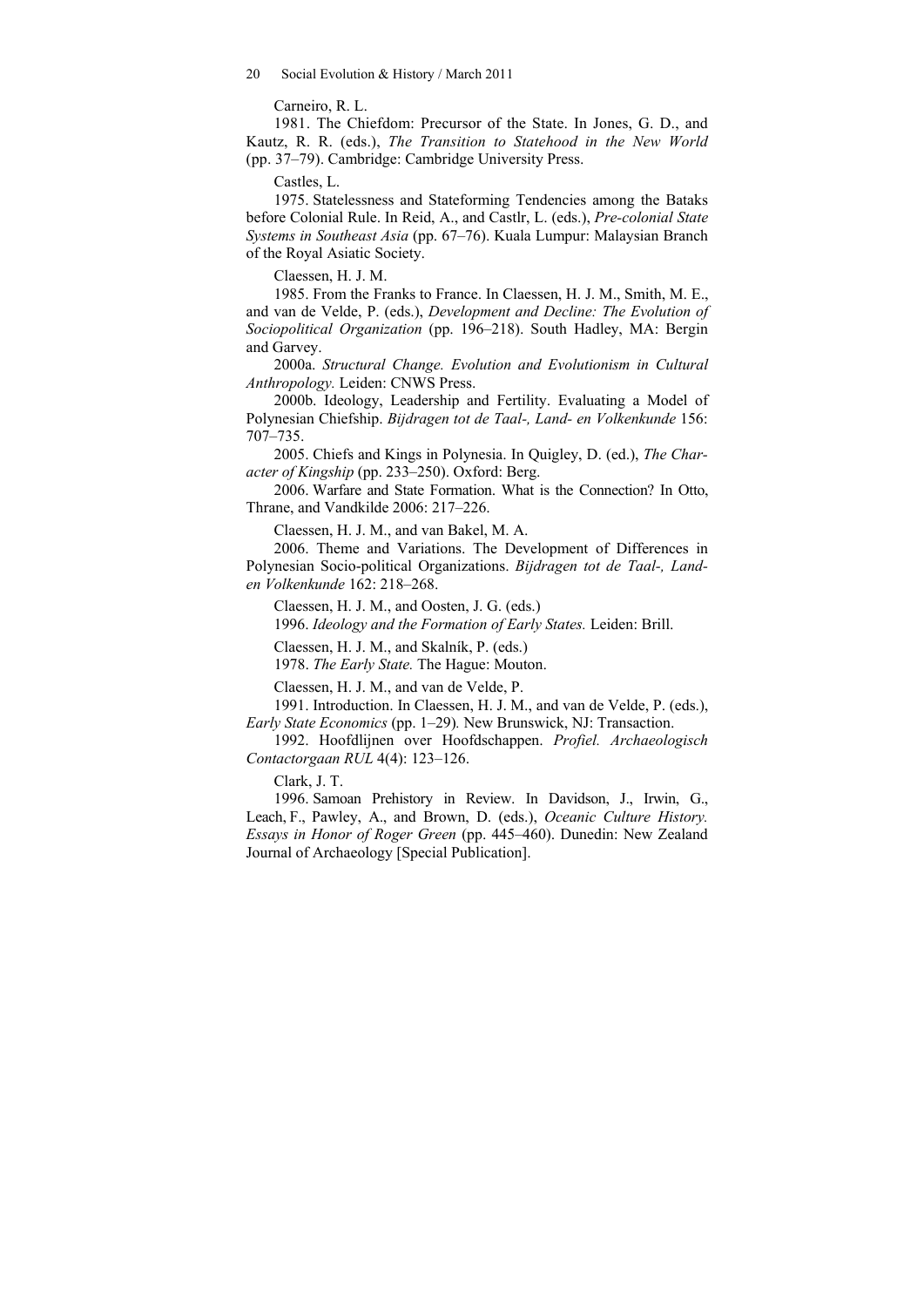Cohen, R.

1985. Warfare and State Formation. In Claessen, H. J. M., Smith, M. E., and van de Velde, P. (eds.), *Development and Decline. The Evolution of Sociopolitical Organization* (pp. 276–289). South Hadley, MA: Bergin and Garvey.

Cook, M.

2005. *De mens. 10.000 jaar geschiedenis.* Utrecht: Spectrum.

Dalton, G.

1980. Anthropological Models in Archaeological Perspective. In Hodder, I. (ed.), *Pattern of the Past* (pp. 17–48). Cambridge: Cambridge University Press.

Diepeveen-Jansen, M.

1998. *Mensen, Ideeën en Goederen.* PhD Thesis. Amsterdam.

Drucker, P.

1983. Ecology and Political Organization on the Northwest Coast of America. In Tooker 1983: 86–96.

Earle, T. (ed.)

1991. *Chiefdoms: Power, Economy, and Ideology.* Cambridge: Cambridge University Press.

1997. *How Chiefs Come to Power. The Political Economy in Prehistory.* Stanford, CA: Stanford University Press.

Ekholm, K.

1977. External Exchange and the Transformation of Central African Social Systems. In Friedman, J., and Rowlands, M. J. (eds.), *The Evolution of Social Systems* (pp. 115–136). London: Duckworth.

Geary, C.

1976. *We: Die Genese eines Häuptlingtums im Grasland von Kamerun.* Wiesbaden: Steiner.

Goldman, I.

1970. *Ancient Polynesian Society.* Chicago, IL: University of Chicago Press.

Goody, J. (ed.)

1966. *Succession to High Office.* Cambridge: Cambridge University Press.

Grader, C. J.

1984 [1939]. The Irrigation System in the Region of Jembrana. In Swellengrebel, J. L. (ed.), *Bali. Studies in Life, Thought and Ritual*  (pp. 267–288). Dordrecht: Foris.

Gunawardana, R. A. L. H.

1981. Social Function and Political Power: a Case Study of State Formation in Irrigation Society. In Claessen, H. J. M., and Skalník, P. (eds.), *The Study of the State* (pp. 133–154). The Hague: Mouton.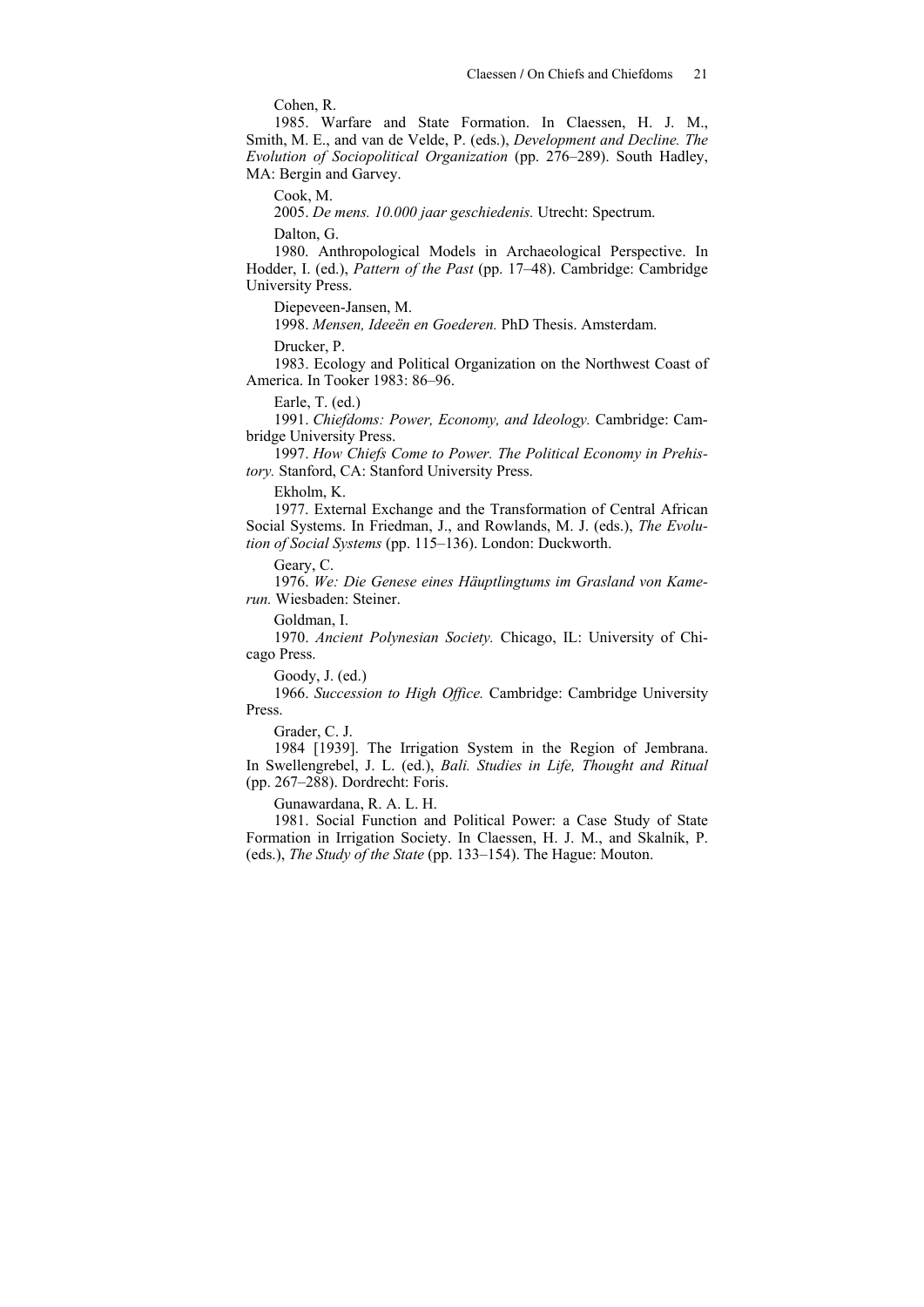1985. Total Power or Shared Power? A Study of the Hydraulic State and its Transformations in Sri Lanka from the Third to the Ninth Century AD. In Claessen, H. J. M., Smith, M. E., and van de Velde, P. (eds.), *Development and Decline* (pp. 219–245). South Hadley, MA: Bergin and Garvey.

Hagesteijn, R.

1989. *Circles of Kings. Political Dynamics in Early Continental Southeast Asia.* Dordrecht: Foris.

Heidenreich, C. F.

1978. Huron. In Trigger, B. C. (ed.), *Handbook of North American Indians.* Vol. 15. *Northeast* (pp. 368–389). Washington, D.C.: Smithsonian Institute.

Holleman, J. F.

1969. *Chief, Council and Commissioner. Some Problems of Government in Rhodesia.* Assen: Van Gorcum.

Huntsman, J., and Hooper, A.

1996. *Tokelau. A Historical Ethnography.* Auckland: Auckland University Press.

Janssen, J. J.

1984. Het Geschenk des Konings. In Claessen, H. J. M. (ed.), *Macht en majesteit. Idee en Werkelijkheid van het Vroege Koningschap* (рp. 51–59). Utrecht: De Bataafsche Leeuw.

Kirch, P. V.

1984. *The Evolution of the Polynesian Chiefdoms.* Cambridge: Cambridge University Press.

1991. Chiefship and Competitive Involution: The Marquesas Islands of Eastern Polynesia. In Earle 1991: 119–145.

Kirch, P. V., and Green, R. C.

2001. *Hawaiki, Ancestral Polynesia. An Essay in Historical Anthropology.* Cambridge: Cambridge University Press.

Kopytoff, I.

1999. Permutations in Patrimonialism and Populism: The Aghem Chiefdoms of Western Cameroon. In McIntosh 1999: 88–96.

Kurtz, D. V.

2001. *Political Anthropology; Power and Paradigms.* Boulder, CO: Westview Press.

2004. The Evolution of Politics and the Transition from Political Status to Political Office. *Social Evolution & History* 3(2): 150–175.

de Laguna, F.

1983. Aboriginal Tlingit Sociopolitical Organization. In Tooker 1983: 71–85.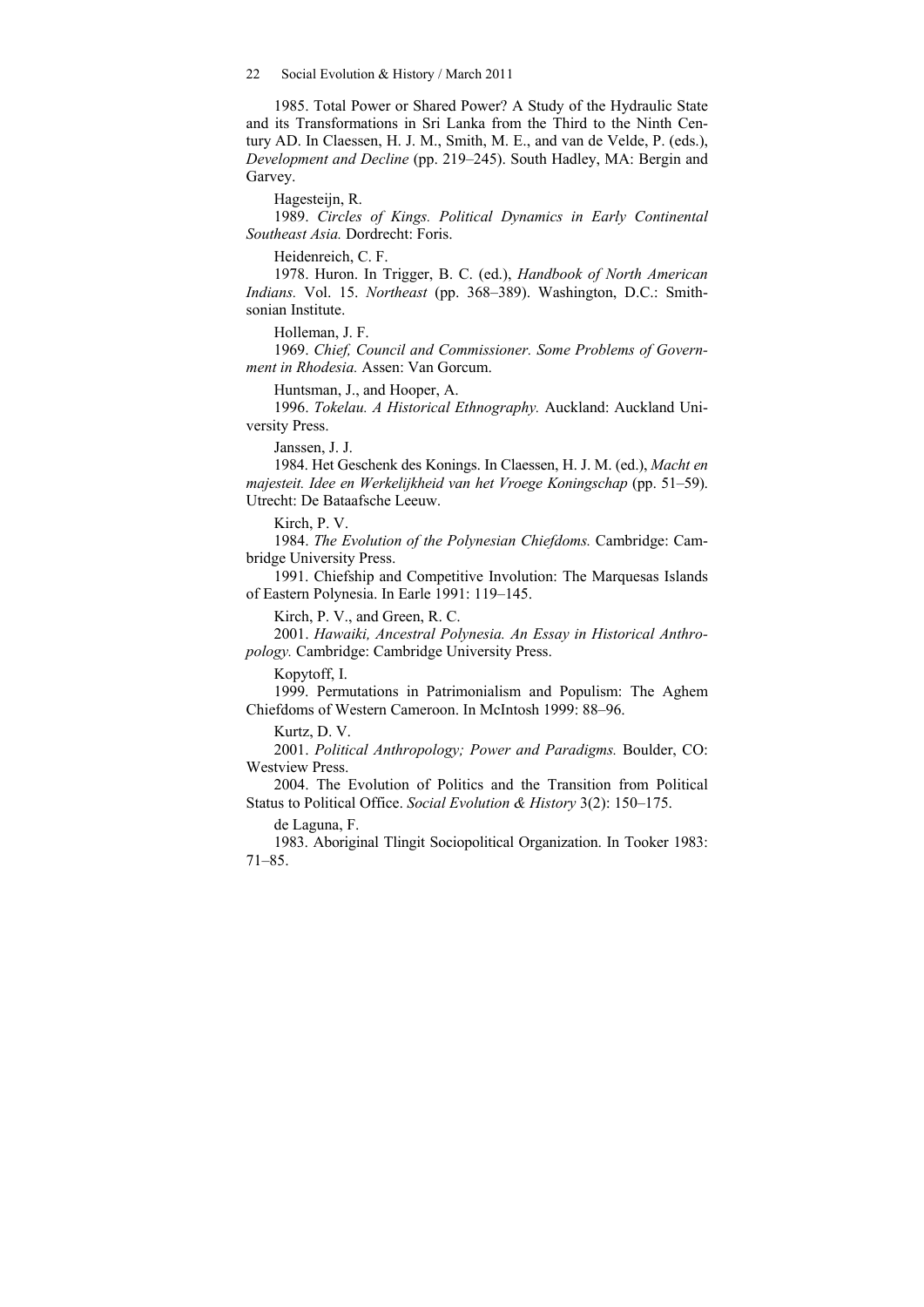Lambert, B.

1966. The Economic Activities of a Gilbertese Сhief. In Swartz, M. J., Turner, V. W., and Tuden, A. (eds.), *Political Anthropology* (pp. 155–172). Chicago, IL: Aldine.

Lowie, R. H.

1967 [1948]. Some Aspects of Political Organization among the American Aborigines. In Cohen, R., and Middleton, J. (eds.), *Comparative Political Systems* (pp. 63–88). New York, NY: Natural History Press.

Luning, S.

1997. *Het Binnenhalen van de Oogst Ritueel en samenleving in Maane, Burkina Fasso.* PhD thesis. Leiden.

McCall, G.

1994. *Rapa nui. Tradition and Survival on Easter Island.* Honolulu, HI: University of Hawaii Press.

McCoy, P.

1979. Easter Island. In Jennings, J. D. (ed.), *The Prehistory of Polynesia* (pp. 135–166). Cambridge, MA: Harvard University Press.

McIntosh, S. K. (ed.)

1999. *Beyond Chiefdoms. Pathways to Complexity in Africa.* Cambridge: Cambridge University Press.

Meek, C. K.

1931. *A Sudanese Kingdom. An Ethnographic Study of the Jukunspeaking Peoples of Nigeria.* London: Kegan Paul, Trench, Truber.

Morgan, L. H.

1851. *League of the Iroquois.* Introduction by W. N. Fenton. Rochester, NY: Sage & Brothers (reprint 1972. Secaucus, NJ: Citadel Press).

Muller, J.-C.

1980. *Le Roi-bouc émissaire. Pouvoir et Rituel chez les Rukuba du Nigéria Central.* Quebec: Fleury.

1981. Divine Kingship in Chiefdoms and States: A Single Ideological Model. In Claessen, H. J. M., and Skalník, P. (eds.), *The Study of the State* (рр. 239–250). The Hague: Mouton.

1999. Du don et du Rite comme Fondateurs des Chefferies. *Cahiers d'etudes africaines* 39(2): 387–408.

2008. Political Structure and its Ritual Expression. The Symbolism of Initiation Rituals in two Chiefdoms. *Social Evolution & History.* Special issue. *Thirty Years of Early State Research* 7(1): 154–165.

O'Brien, P. J.

1991. Early State Economics: Cahokia, Capital of the Ramey state. In Claessen, H. J. M., and Velde, P. van de (eds.), *Early State Economics* (pp. 143–176). New Brunswick, NJ: Transaction.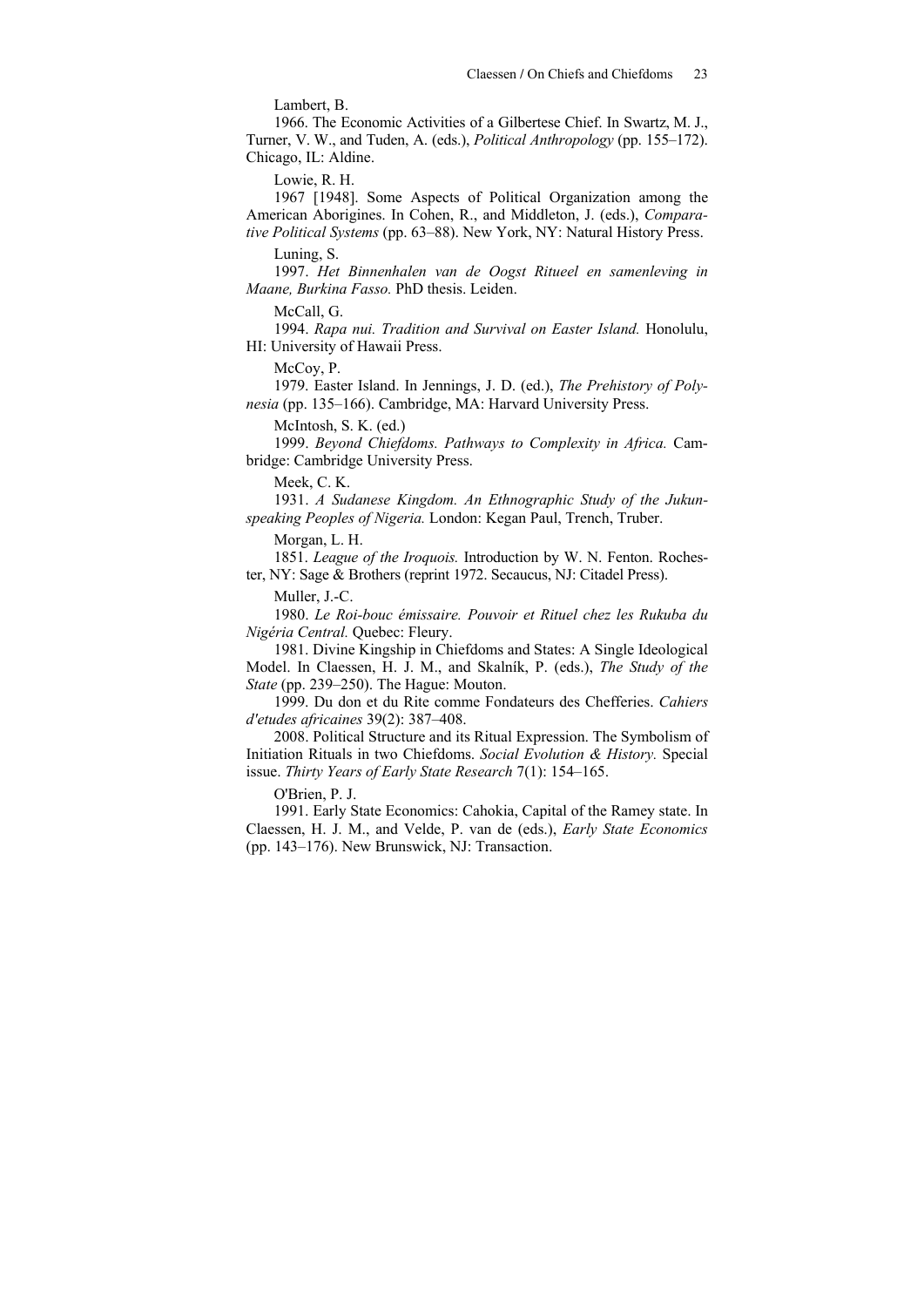Oliver, D. L.

1974. *Ancient Tahitian Society.* Honolulu, HI: University of Hawaii Press.

Otto, T., Thrane, H., and Vandkilde, H. (eds.)

2006. *Warfare and Society. Archaeological and Social Anthropological Perspectives.* Aarhus: Aarhus University Press.

Pospisil, L.

1984. Myths in Political Anthropology. *Reviews in Anthropology* 11: 20–28.

Renfrew, C.

1973. *Before Civilization. The Radiocarbon Revolution and Prehistoric Europe.* Harmondsworth: Pelican Books.

Roymans, N.

1990. *Tribal Societies in Northern Gaul. An Anthropological Perspective.* Cingula Series No. 12. Amsterdam: A. E. van Giffen Instituut.

Ruyle, E.

1973. Slavery, Surplus and Stratification on the Northwest Coast. *Current Anthropology* 14: 603–631.

Sahlins, M. D.

1958. *Social Stratification in Polynesia.* Seattle, WA: University of Washington Press.

1963. Poor Man, Rich Man, Big Man, Chief. Political Types in Melanesia and Polynesia. *Comparative Studies in Society and History* 5: 285–303.

1968. *Tribesmen.* Englewood Cliffs, NJ: Prentice Hall.

Schapera, I.

1956. *Government and Politics in Tribal Societies.* London: Watts.

Schnitger, F. M.

1989 [1939]. *Forgotten Kingdoms in Sumatra.* Introduction by J. N. Miksic. Singapore: Oxford University Press.

Service, E. R.

1971. *Primitive Social Organization: An Evolutionary Perspective.* 2<sup>nd</sup> ed. New York, NY: Random House.

1975. *Origins of the State and Civilization. The Process of Cultural Evolution.* New York: Norton.

Simonse, S.

1992. *Kings of Disaster. Dualism, Centralism and the Scapegoat King in the Southeastern Sudan.* Leiden: Brill.

2005. Tragedy, Ritual and Power in Nilotic Regicide: The Regicidal Dramas of the Eastern Nilotes of Sudan in Comparative Perspective. In Quigley, D. (ed.), *The Character of Kingship* (pp. 67–100). Oxford: Berg.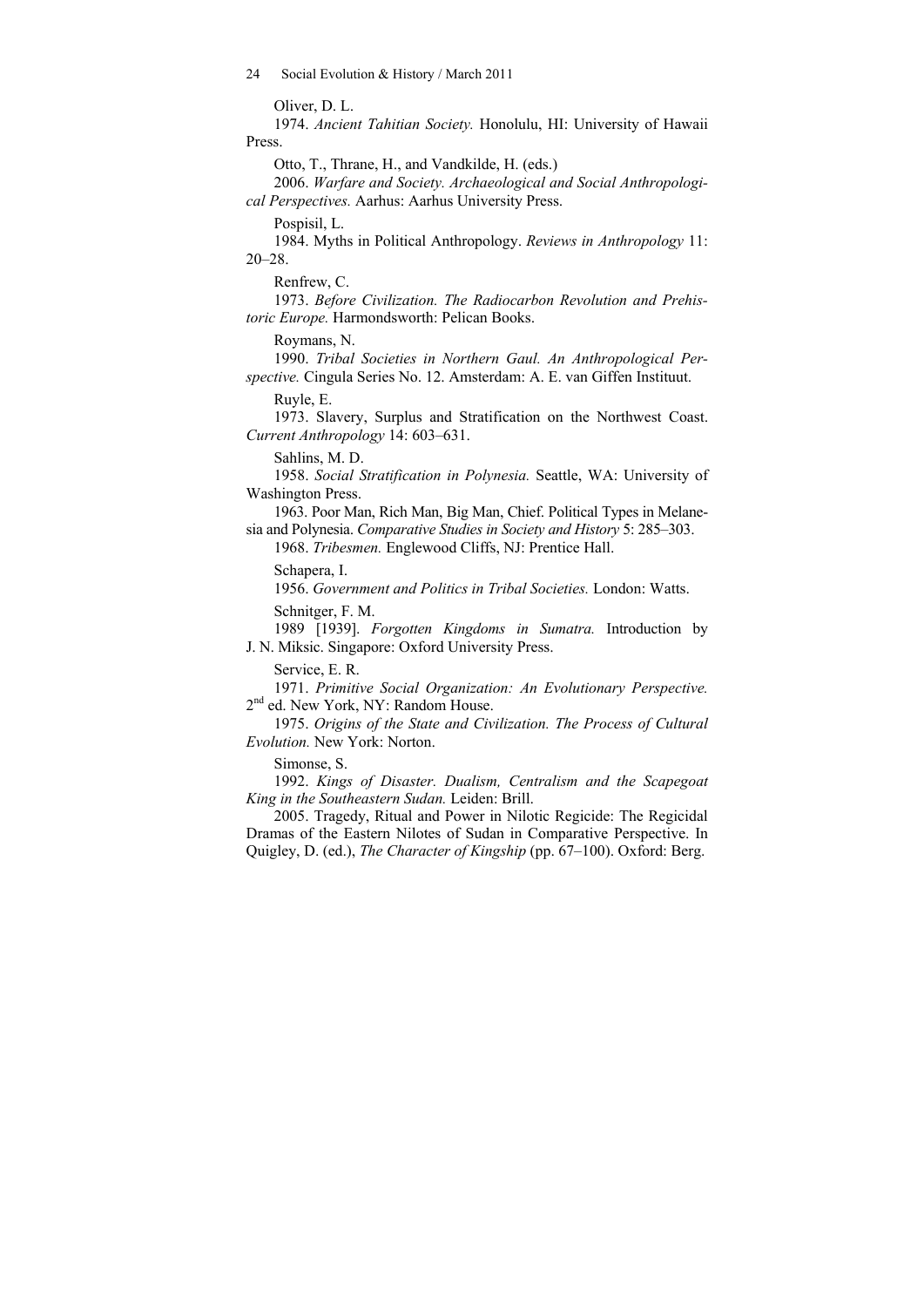Skalník, P.

2004. Chiefdom: a Universal Political Formation? *Focaal – European Journal of Anthropology* 43: 76–98.

Slamet-Velsink, I. E.

1995. *Emerging Hierarchies. Processes of Stratification and Early State Formation in the Indonesian Archipelago.* Leiden: KITLV Press.

Steponaitis, V.

1991. Contrasting Patterns of Mississippian Development. In Earle 1991: 193–228.

Steuer, H.

2006. Warrior Bands, War Lords, and the Birth of Tribes and States in the first Millennium AD in Middle Europe. In Otto, Thrane, and Vandkilde 2006: 227–236.

Sturtevant, W. C.

1978. Woudbewoners en Dorpelingen van het Oosten. In Billard, J. B. (ed.), *De Indianen* (pp. 101–149). Zeist: De Haan.

Suttles, W.

1990. Introduction. In Suttles, W. (ed.), *Handbook of North American Indians.* Vol. 7. *Northwest Coast* (pp. 1–15). Washington, D.C.: Smithsonian Institution.

Thomas, N.

1990. *Marquesan Societies. Inequality and Political Transformation in Eastern Polynesia.* Oxford: Clarendon Press.

van Tilburg, J. A.

1994. *Easter Island. Archaeology, Ecology and Culture.* London: British Museum Press.

Tooker, E. (ed.)

1983. *The Development of Political Organization in Native North America.* Washington, D.C.: American Ethnological Society.

Trigger, B. G.

1969. *The Huron. Farmers of the North.* New York, NY: Holt, Rinehart and Winston.

Uberoi, J. P. S.

1971. *Politics of the Kula Ring.* Manchester: Manchester University Press.

Vansina, J.

1991. *Sur les Sentiers du passé en Foret. Les Cheminements de la Tradition Politique Ancienne de l'Afrique équatoriale.* Louvain-la-Neuve: Centre d'Histoire de l'Afrique.

Velde, P. van de

1985. Early State Formation in Iron Age Central Europe. In Claessen, H. J. M., Smith, M. E., and Velde, P. van de (eds.), *Development and Decline* (pp. 170–182). South Hadley, MA: Bergin and Garvey.